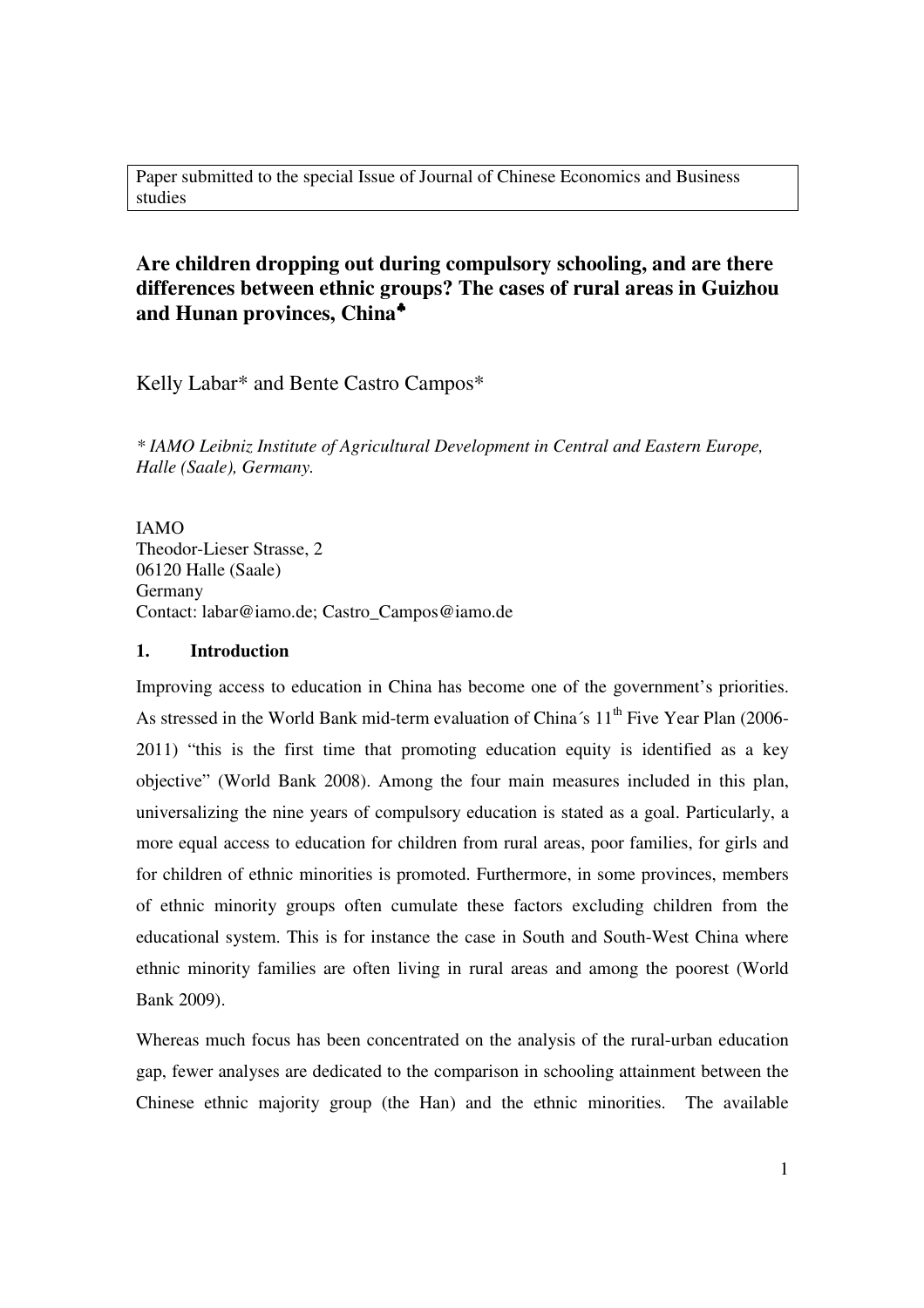microeconomics literature until now has mainly emphasized geographically heterogeneous findings. For instance, the ethnic minorities located in Northeast China (mainly Koreans and Manchus) have a higher educational level compared to those in Southern and Western provinces (Gladney 1995, Hannum 1999, 2002, Bhalla and Qui 2006, Gustafsson and Sai 2006). But to our knowledge, few studies have been concentrated on educational levels of ethnic groups from South and South West China, particularly for the years after the implementation of the law on compulsory schooling (1986).

The present article proposes to fill this gap by focusing on the provinces Guizhou and Hunan in Southern China. In order to focus on the poorest tail of the population and for more comparability, we assess the differences between ethnic minorities and the Han in rural areas. In view of the heterogeneous implementation of the nine years of compulsory schooling, we restrict our attention to the first nine years of education and assess whether the probability of dropping out of school before validating nine years significantly depends on the ethnic status. $<sup>1</sup>$ </sup>

Indeed, potential differences in the drop out rates between ethnic groups find their origin in various factors. First, access to education for ethnic minorities is restrained due to their mainly rural location and their stronger poverty (Hannum, Wang and Adams forthcoming). Second, higher levels and higher quality schools are often situated in cities and school fees are also a barrier for poorer households among which ethnic minorities in Southern and Western China are often found. Besides this lower access to education, heavier opportunity costs are often observed for ethnic minorities compared to the Han counterparts. Third, members of ethnic minority groups also face a lower access to offfarm jobs (Chapman, Chan and Postiglione 2000, Bhalla and Qui 2006). Returns to higher education may thus be valued by the parents as too low to urge them to invest further in their children's education. Furthermore, households from ethnic minority groups mostly involved in agriculture may benefit from the child's assistance on the farm. Sending them to school would mean to lose a helping hand in doing household obligations, which implies a lower household income in the short run.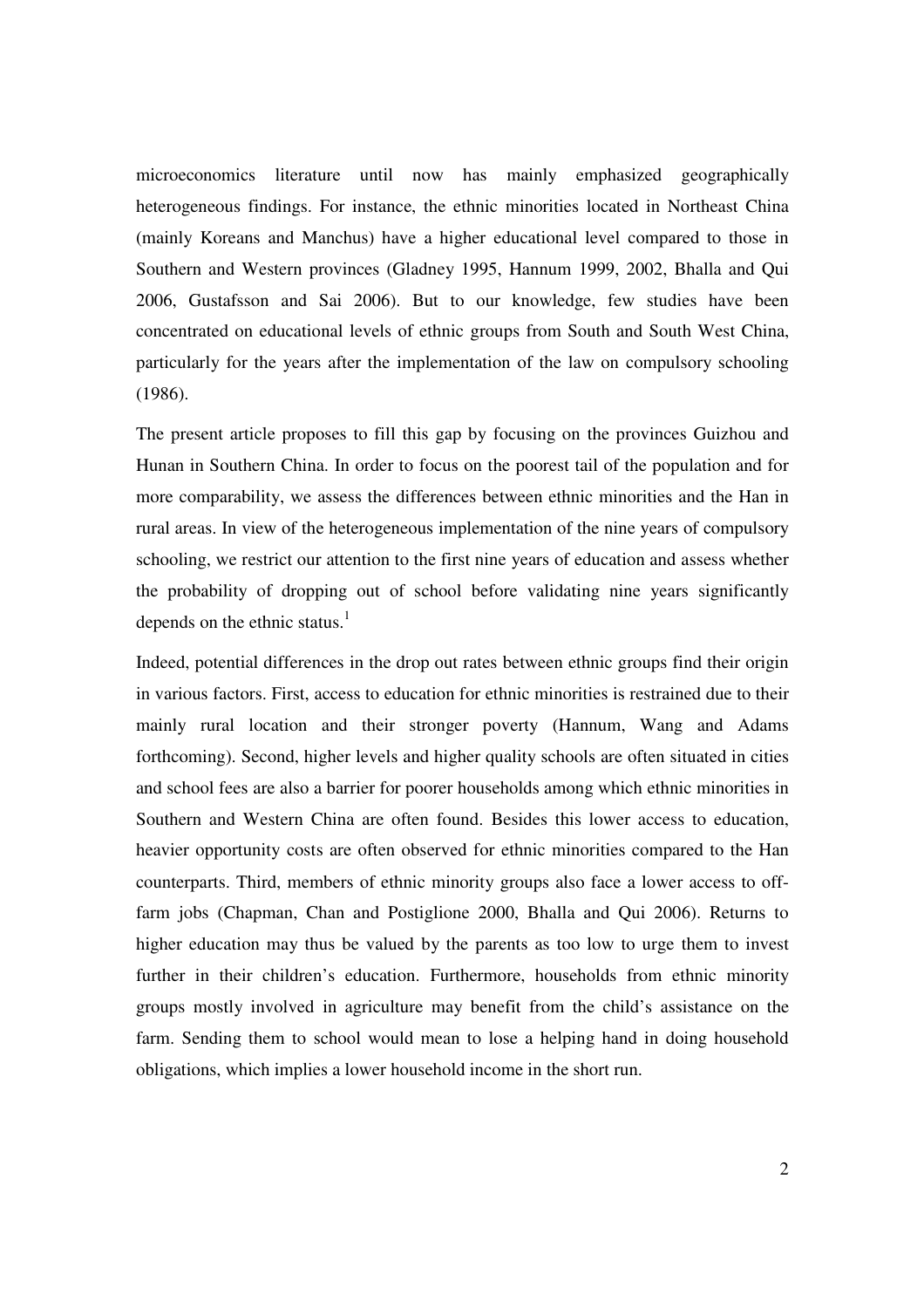In 1986- the Chinese government established the nine years of compulsory school which covers the years from primary school up to junior high school. This decision, however, was taken in parallel with the decision of decentralized financing of education. The provincial governments then employed school fees to finance the educational system in their province during the eighties and nineties. As a consequence children from poor families have been excluded from the educational system and the efficiency of the law of compulsory schooling slowed down. Since September 2006, tuition fees have been removed for primary school in order to overcome this issue. Combined with the new objective of the government to make the nine years of compulsory education universal, equal access to education should be guaranteed whatever children's socio-economic background or ethnic status.

While the effect of this new legislation will appear in the coming years, we can already assess whether the gap between children from ethnic minorities and the Han has decreased in rural areas after the establishment of the nine years of compulsory education despite the decentralization in the financing of education. Using a theoretical model including the major determinants identified as influencing an individual's educational attainment, we show how the ethnic minority status can play a role in the probability to drop out of school. The China Health and Nutrition Survey, which compiles panel structured data on a regular basis between 1991 and 2006 allows us to use survival analysis to study whether children from ethnic minority families are dropping out of school earlier than children from Han families. We focus on rural areas in Guizhou and Hunan provinces. In our sample three major ethnic minorities (the Bouyei, Miao and Tujia) are particularly represented. We will show in section 2 how ethnicity may be linked to the supply factors (e.g. availability of schools) and demand factors (e.g. household income). The role played by preferential policies with regards to these two major groups of factors will also be considered here. In section 3 we integrate the conclusions of the literature review in our theoretical model in order to highlight how ethnic status enters in the school length decision. Section 3 also presents the empirical methodology used to test for the main hypothesis following from the theoretical part. In section 4, we describe the China Health and Nutrition Survey (CHNS) dataset which has the particularity to be longitudinal running from 1991 to 2006 allowing us to implement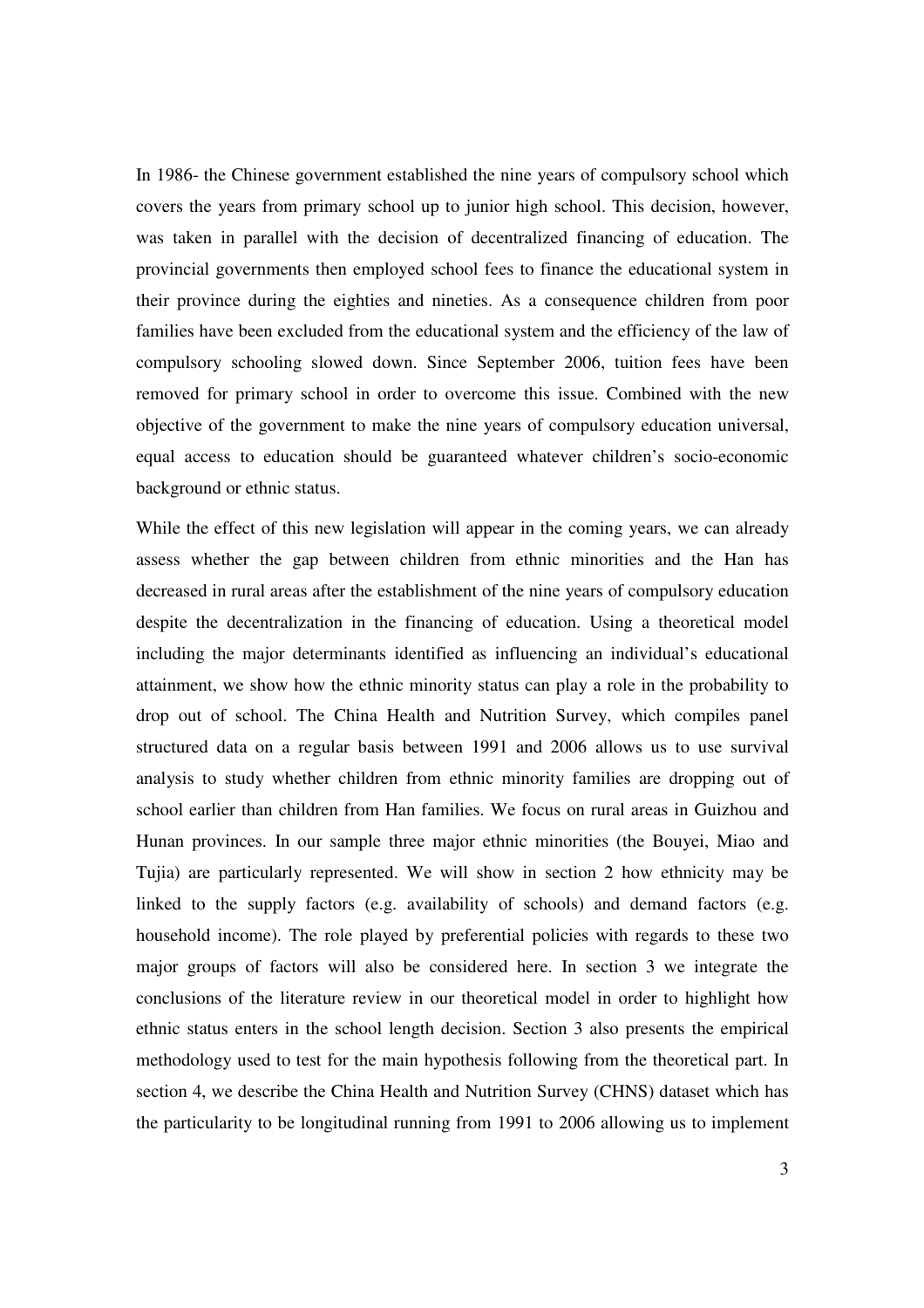survival analysis. Results are provided in section 5 distinguishing between descriptive and econometric elements. Finally section 6 concludes.

## **2. Ethnic minorities and the Chinese educational system**

#### *2.1. China's educational system*

The school availability and quality in China depend primarily on the individual's place of residence, independently of ethnic status. Only the primary schools (grades 1 to 6) are located in the villages, while schools for obtaining grades 7 to 9 are only available in the nearby small towns, and schools for obtaining grades 10 to 12 in the closest city. For households living in remote rural areas, what is the case for most of the ethnic minorities, the distance to the next secondary education schools can thus be very long. The establishment of boarding schools in border, pastoral and mountainous regions contributes to the improvement of this situation, but studying and living conditions in these schools are not always optimal (Sautman 1997). $^2$ 

Besides the heterogeneous geographic availability of schools, the financial accessibility has suffered from the decentralized financing of the educational system implemented by the end of the 1980's. Sub-national governments newly responsible for the educational budget have established tuition fees. These costs come above the ones linked to the school stationery (e.g. books, pencils) and travel expenditures. Education has slowly represented a growing part in the household's budget (Gustafsson and Li 2003) excluding children from the poorest families among which we find people from rural areas and from ethnic minorities (World Bank 2009). With the introduction of the K-9 rural education program meant at universalizing access to education until nine years of schooling, all ethnic groups should have equal access to this compulsory education (Education Law of September 2006). Indeed, this law stipulates the elimination of expenses for tuition and books in primary schools. The REAP (2008) stresses, however, that it is very difficult to change immediately what was the rule for more than 50 years. Furthermore, the expenses for higher education have not been reduced by the government.<sup>3</sup> Loans for the best students are now offered by the State and receive an increasing attention from the Chinese government to broaden the access to higher education for the poorer.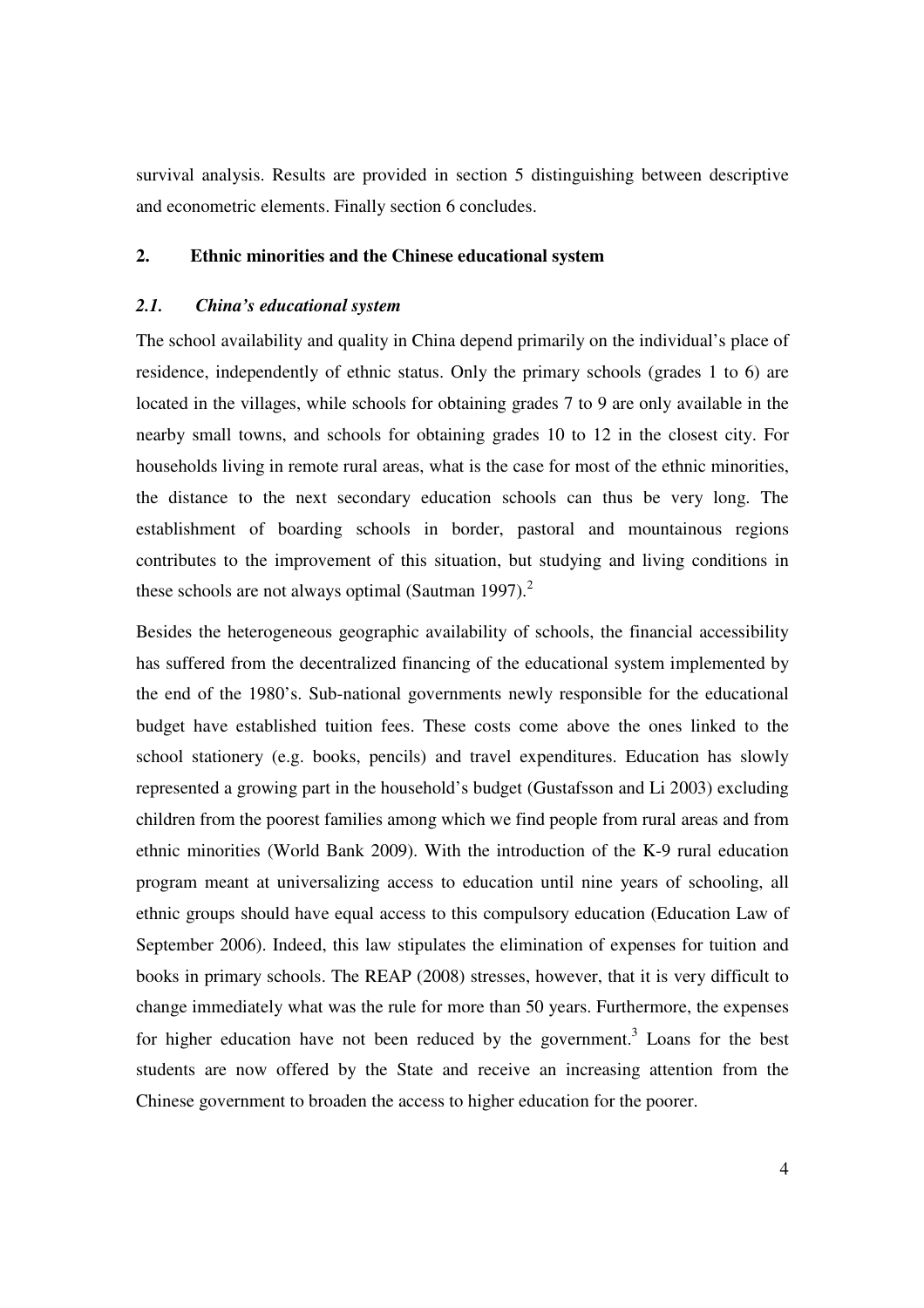The quality of education is another issue in rural areas. Lower quality of education in primary schools has consequences on the final educational attainment impeding children to perform well at junior high school. Language plays also a major role here. Often the ethnic minorities live in compact communities without any Han influence. In school they have the first contact with Mandarin, which gives them a different starting level than the Han as they have to learn a new language. For rural Guizhou it was reported that ethnic minorities often have to give up their own ethnic identity and have to adapt to Han culture in order to be successful in school; speaking Chinese instead of the ethnic language and the unfamiliar majority culture can lead to cultural shocks for the ethnic minorities and increase the school drop-out rates (Castro Campos, forthcoming). This also negatively affects the access to senior high school or university for which the access is restricted by the entrance examination. Some of the ethnic minorities may even not consider to take part in the examination due to their language disadvantages. The expectation of a higher failure at this examination leads thus to a huge drop out of ethnic minorities already during primary education although they may benefit from preferential policies.

Opportunity costs of education, resulting from the child going to school instead of helping with household obligations, represents a negative incentive for parents to send their child to school. $4$  This is particularly the case for poorer families and households involved in agriculture who would benefit from the help of the child at home, on the field or as an employee (Basu and Tzannatos 2003). Rural people and members of ethnic minorities represent a huge part of poorer and/or agricultural households (Gustafsson and Sai 2008). Despite the law of banning child labor (Regulations Prohibiting the Use of Child Labor, China 1991, revised 2002), the Research Report n°3 of the China Labor Bulletin stresses that child labor is still a common practice in China.<sup>5</sup> Child's involvement in the household's obligations is also influenced by the availability of schools. If the child has to spend the week or, depending on the boarding school, the whole term at a boarding school, he/she cannot contribute to the household's obligations after school. The households in remote areas face thus higher opportunity costs of sending their children to school than households closer to townships. If parents privilege the present, they could consequently decide to take their children out of school sooner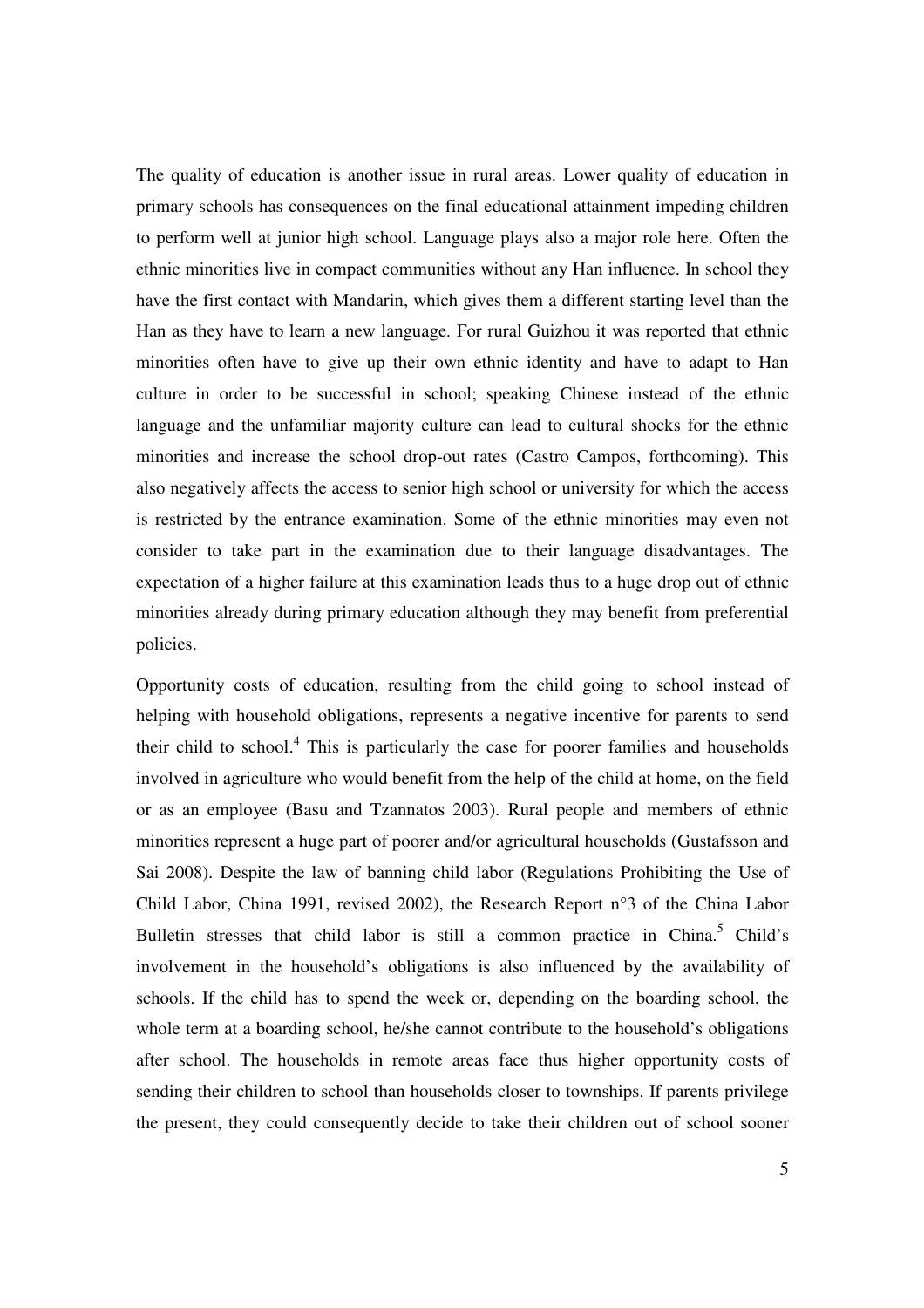than they would have done if the school would have been closer. If they, however, consider the long term perspective, they could decide to send the child to the boarding school where he/she could better focus on his/her studies as no household obligations have to be done. On the other hand, low expected future income from education also negatively influences the schooling length. Overall, returns to education appear lower in rural areas even if De Brauw and Rozelle (2007) and Zhang, Huang, and Rozelle (2002) argue that the aggregate rates of returns to education have increased over time in these areas.<sup>6</sup> Besides, comparing the Han majority and the Hui minority in employment in the state sector in Lanzhou (Gansu) in 2001, Zang (2008) finds that ethnic minority status is the main determinant of labor market discrimination, controlling for educational attainment and other key characteristics. Ethnic minority status is even more important than gender in job attainment in the state sector. Parents from ethnic minority groups may thus consider an additional year of education for their children more as a financial burden than as a present investment leading to higher future earnings.

Finally, it is interesting to note that some authors have observed different preferences between ethnic groups with regards to education. For example, Bhalla and Qui (2006) suggest for example that the Miao value education higher than other ethnic groups. Generally speaking, language barriers, religion and the degree of assimilation into Han culture play a central role in explaining the various educational situations of ethnic minorities in China (Chiang 2001; Feng 2005; Wu 2006; Yi 2005).

## *2.2. Education and preferential policies towards ethnic minorities*

From the White Papers of the Chinese Government: (http://www.china.org.cn/ewhite/20050301/V.htm), we can read that "In 2003, there were 83,726 schools at all levels and of all kinds in ethnic autonomous areas, with a total enrollment of 29.43 million, an increase of five fold compared with 1952, […] and of 10.6 percent compared with 1994. There were 1.541 million specialized teachers, an increase of 16 percent compared with 1994. […] The fifth national census, conducted in 2000, showed that the years of schooling of 14 ethnic minorities, including the Korean, Manchu, Mongolian and Kazak groups, were higher than the national average."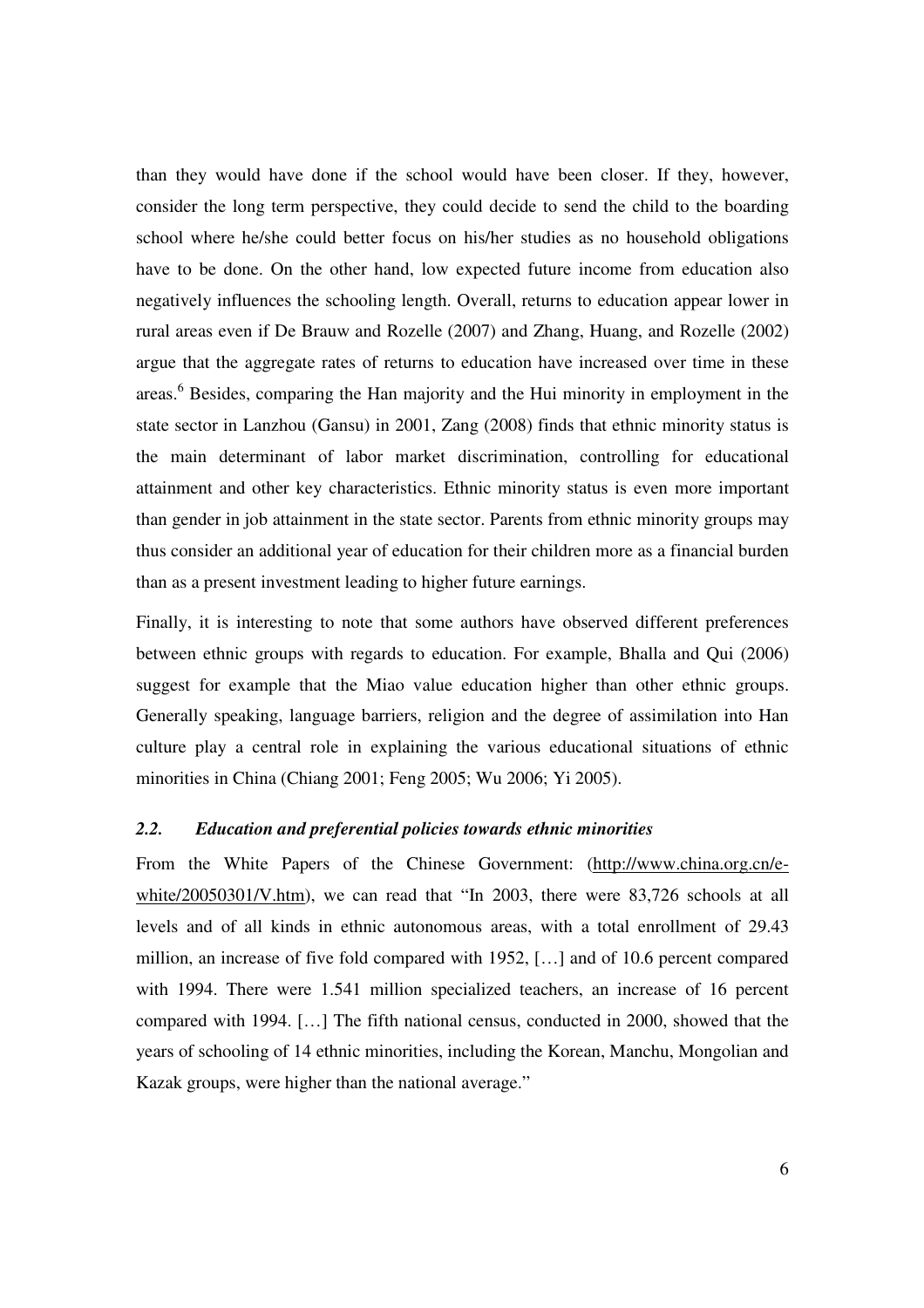These observations can partly be explained by different preferential policies in favor of ethnic groups which are meant to influence the children's educational attainment both through relaxed direct educational costs and through an improvement of labor opportunities.

In terms of direct costs, reduced school fees for ethnic minorities have been implemented (Sautman 1997). Besides, while both children from the Han group and from the ethnic minorities are equally facing the lower educational quality in rural areas, children from ethnic minorities benefit from preferential policies which decrease the weight of this disadvantage in their later studies. These policies cover a quota system supporting the entrance of minority children at senior high school and universities. They receive additional points for their entrance examination and additional preparatory courses for this examination. In this case actually the Han could be penalized in accessing better universities.<sup>7</sup> In some cases the entrance examinations can also be obtained in the indigenous language of the ethnic minority group (Sautman 1997). For the greater part of the ethnic minorities it is, however, not the case. Children living in compact ethnic communities may speak their local language at home and get in contact with Mandarin only in school.

Preferential policies can differ between ethnic minority groups, universities and between geographical areas. Bhalla and Qui (2006) argue for instance that the urban bias of the preferential policies might be an explanation for the urban ethnic minorities to have more education than the Han. Positive outcomes of preferential policies have been noticed in some provinces. In Xinjiang the inequalities in employment declined with the preferential policies in education through better access to senior high school and universities for the ethnic minorities (Sautman 1999). In Inner Mongolia, as a result of the preferential policies in education, 48 % of Mongolian students continued to receive additional education after completing high school in the middle of 1990s, which is a higher proportion compared to other ethnic groups (Iredale, Bilik, and Su 2001).

With regards to labor market opportunities, the 1982 constitution gave more rights to minorities. Article 4 of the constitution of PRC guarantees that all nationalities of PRC are equal, and that discrimination against and oppression of any nationality are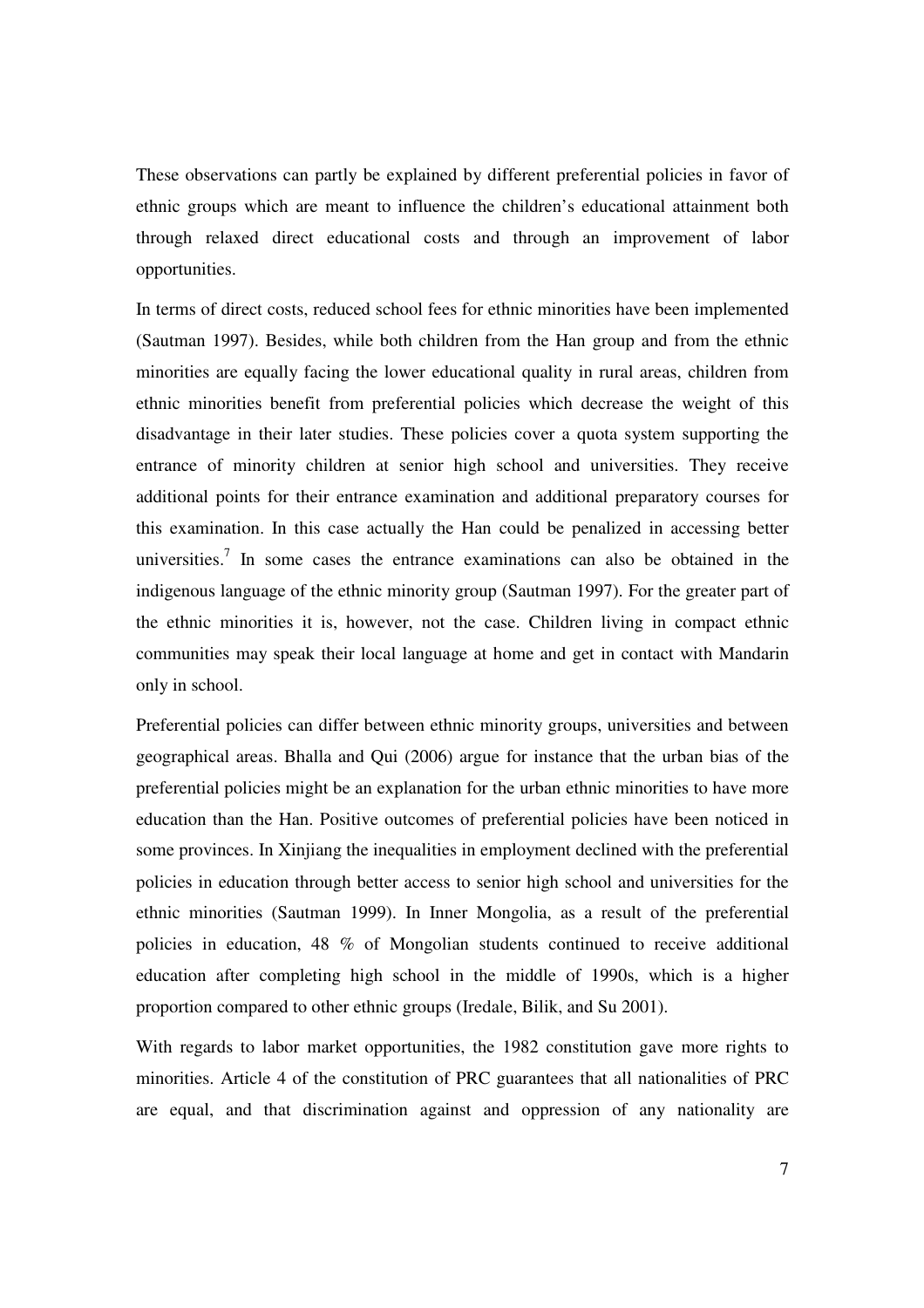prohibited. More specific, preferential policies in support of minorities address economic development and poverty reduction, cultural aspects (family planning, preservation of minority culture, languages and religion) and educational and labor market aspects. (Bhalla and Qui 2006, pp. 119-120). In January 2008 the Employment Promotion Law came into force, promising equal employment opportunities among the ethnic minority and majority groups. In the autonomous regions, prefectures, and counties the governmental positions [not Chinese Communist Party (CCP) positions] should be given to the major ethnic minority groups of this autonomous area. Often issues regarding the allocation of these positions arise as many autonomous prefectures and counties are divided between two ethnic minority groups.

These policies, however, have not yet succeeded to prevent the differentiate access to the labor market in some areas (e.g. Zang 2008 for Gansu and Hillman 2008 for Tibet). Bhalla and Qui (2006) and Chapman, Chan, and Postiglione (2000) argue that the low perceptions of ethnic minorities about job prospects may increase their opportunity costs towards educational attainment and thus have an influence on the lower education of children in remote areas.

#### **3. Theoretical framework**

#### *3.1. Schooling length*

The focus of the study is on the determination of schooling length as being dependant on the child's ethnic status.<sup>8</sup> Without considering this specific characteristic, Card  $(2001)$ and Orazem and King (2008) have developed similar models leading to the optimal choice of schooling length. We will base our analysis on these models, looking more specifically at the link between ethnic status and the different elements influencing the child's schooling length. Furthermore, we remind that the Chinese educational system establishes nine years of compulsory school and in parallel increasingly appeals to the parental budget as the educational level of the children becomes higher (Gustafsson and Li 2003). This may lead to non-linear effects through educational years of certain parental and contextual factors on the choice of school length. After emphasizing these non-linearities in the theoretical model, we will focus on what centrally interests us: whether or not the parents validate the nine years of compulsory education for their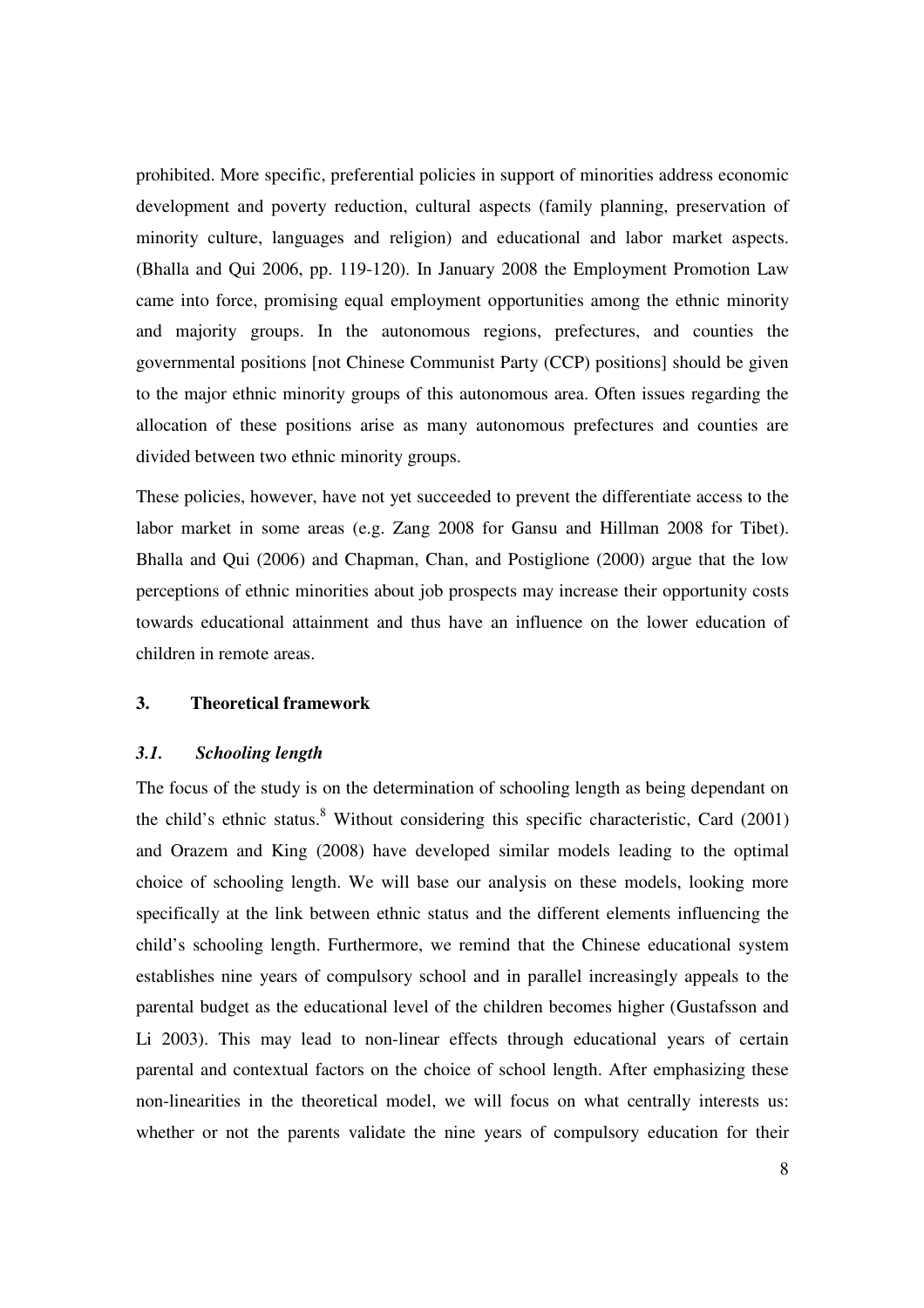children and whether or not this validation differs between the ethnic majority and minority groups.

We consider that the household is made out of two generations: the parents and the child.<sup>9</sup> In what follows, we use  $c$  as a superscript for elements linked only to the child,  $p$ for elements linked only to parents and *h* when elements concern the whole household. The parents decide about the child's schooling length (choice variable) based on the expected costs and benefits. We consider consequently that the parents maximize the present value of the household's utility derived from the consumption subject to the budget constraint. We assume- like Card (2001) that households have an infinite planning horizon divided between the period when the child attends school (*t=0* corresponds to the beginning) and the period after he/she has terminated the chosen educational level. We highlight, moreover, the different factors influencing the decision for an educational attainment higher or lower than 9 years of education. At period *t*, the household with characteristics *z* has a utility *u* that depends on the household's consumption  $c^h(t, z)$  and during the period of education also on the disutility  $\varphi^h(t,z)$  coming from the fact that the child is at school instead of helping with household obligations. *z* includes the household's ethnic status, which can influence the consumption behavior or the preference for work or school, and other individual or household characteristics influencing the household's consumption or income.<sup>10</sup> With  $\rho$  being the subjective discount rate, we can then define the present value for the household conditional on the child's schooling length *E* as:

$$
V^h(E, c^h(t, z)) = \int_0^E \left( u(c^h(t, z)) - \varphi^h(t, z) \right) e^{-\rho t} dt + \int_E^{\infty} u(c^h(t, z)) e^{-\rho t} dt \tag{1}
$$

We then construct the household's budget constraint as a function of costs and incomes. First, school fees  $T(t, z)$  enter as costs. They depend on household characteristics as we assume that the overall household income is used to pay for it. As a result of the preferential policies children from poorer households or from ethnic minority groups benefit from a lower level of tuition fees.<sup>11</sup> If one considers, moreover, the law cancelling the tuition fees until nine years of education, we see that the parental decision is influenced in a different manner before and after this nine year threshold. Furthermore, one effect of the law on compulsory education is that a social cost may appear if parents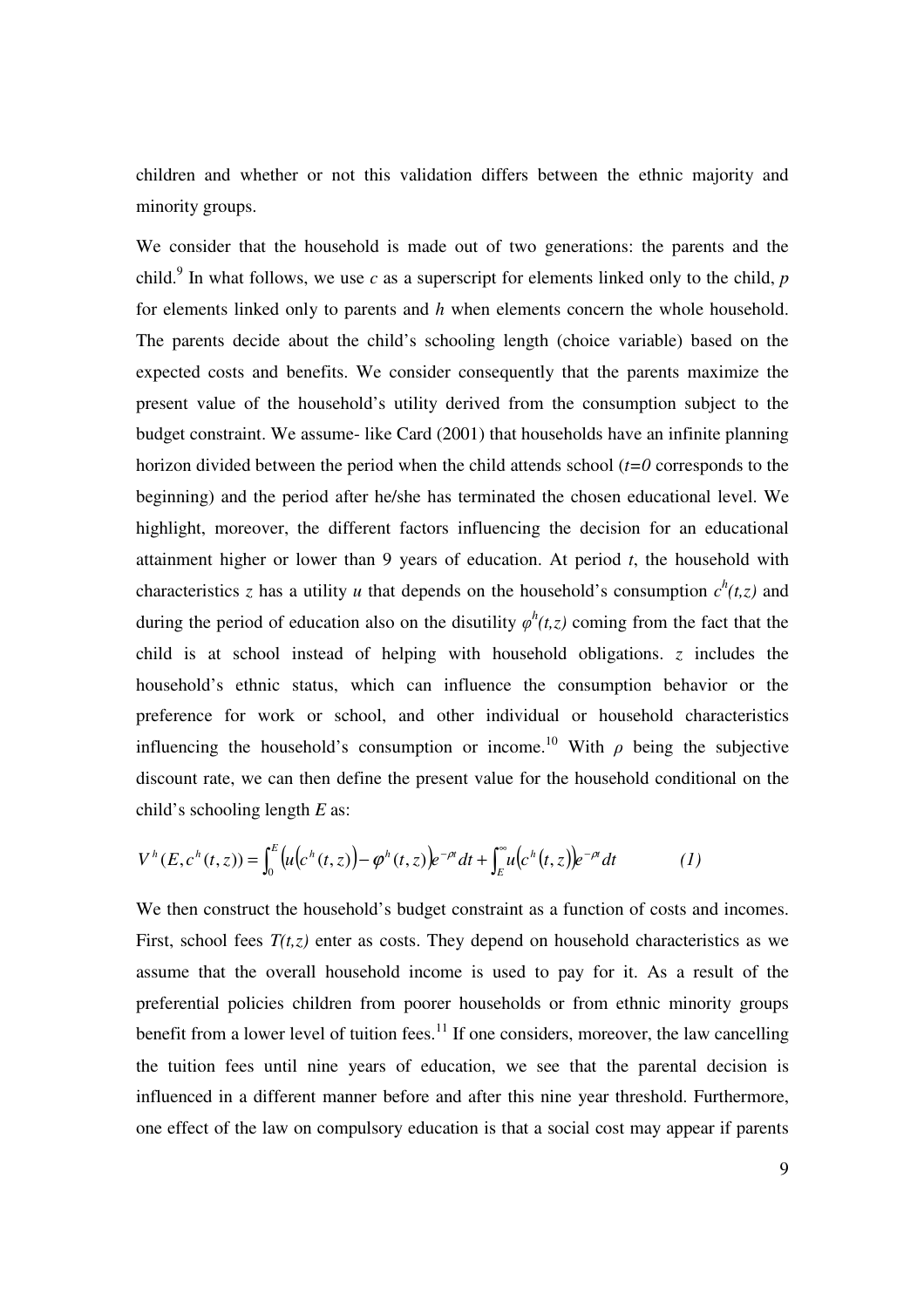decide to take their child out of school against the law. We mention here a social cost in the sense that a financial penalty for families, who do not respect this law, has not been established in China. We note this cost *SC(E,z)* as it appears only when the drop out of school occurs. It is characterized by:

$$
MaxSC(E, z) = SC(0, z)
$$
  
\n
$$
SC(E \ge 9, z) = 0
$$
  
\n
$$
\frac{\partial SC(E, z)}{\partial E} < 0
$$
\n(2)

The social cost is considered as a function of the level of education which is decreasing as the level of education comes closer to the nine years compulsory level. It is also considered to depend on parental characteristics in a way that peer effects linked to the household's status may also influence this cost. For instance, other members of a similar social group may particularly promote education and would thus blame parents for taking the child out of school before completing the compulsory education. In terms of income, we define  $y^c(E,t,z)$  as being the individual earnings at period *t* linked to the final level of education reached  $E$  and on the household characteristics  $z$ .<sup>12</sup> Parents' work also provides an income which we assume is used for the overall household  $y^p(t, z)$  during the child's education and after the completion of the expected level of education. This income is considered exogenous to the model despite the limiting power of this hypothesis (parents can decide to work more hours in order to increase their income and to be able to invest more in the child's education). We thus consider that parental income does not depend on the child's level of education in period *t*. As will be clarified later, this hypothesis is linked to data limitations. We thus consider it as such already in the model. Parental income depends on the period *t.* Under the hypothesis that the individual can borrow and lend freely, the costs and overall household earnings are discounted by an exogenous interest rate *R*, leading to define the intertemporal budget constraint as:

$$
\int_0^{\infty} c^h(t, z) e^{-Rt} dt = \int_0^E \left( y^p(t, z) - T(t, z) \right) e^{-Rt} dt + \int_E^{\infty} \left( y^p(E, t, z) + y^c(E, t, z) \right) e^{-Rt} dt - \frac{SC(E, z)}{(1 + R)^E}
$$
\n(3)

In equation (3), if *E\**, which is the optimal chosen educational level of the child given the budget constraint of the household, is  $\geq 9$ , the last term equals zero as specified in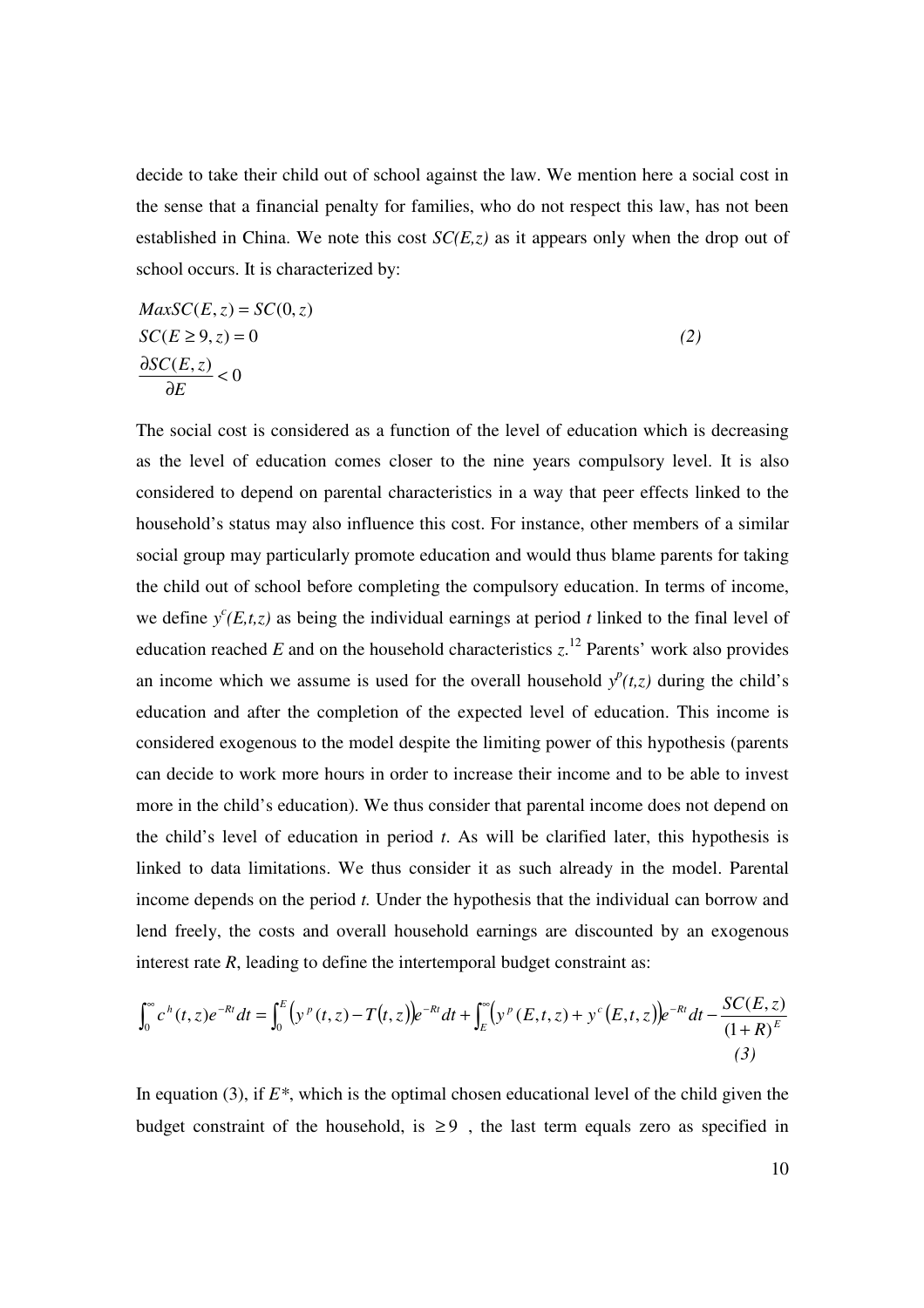equation (2). If  $E^* < 9$ , the income is decreased by the social cost linked to the violation of the law of nine years of compulsory school. Tuition fees, moreover, differ between the educational levels.

The schooling length choice maximizes equation (1) subject to the budget constraint (3). This leads to the maximization of:

$$
\Omega(E, c(t, z), \lambda) = V^{h}(E, c^{h}(t, z)) + \lambda \begin{bmatrix} \int_{0}^{\infty} c^{h}(t, z)e^{-Rt}dt - \int_{0}^{E} (y^{p}(t, z) - T(t, z))e^{-Rt} \\ - \int_{E}^{\infty} y^{p}(E, t, z) + y^{c}(E, t, z)e^{-Rt}dt + \frac{SC(E, z)}{(1 + R)^{E}} \end{bmatrix}
$$
\n(4)

with regards to  $E$ . The optimal choice  $E^*$  is obtained thanks to the following first order condition:

$$
\Omega_E(E, c(t, z), \lambda) = \lambda e^{-RE} \{ M B(E, z) - M C(E, z) \}
$$
\n<sup>(5)</sup>

Where

$$
MB(E, z) = \int_0^\infty (\partial y^p (E, E + \tau, z) / \partial E + \partial y^c (E, E + \tau, z) / \partial E) e^{-R\tau} d\tau
$$

represents the marginal benefit from investing in year  $E<sup>th</sup>$  education,

and

$$
MC(E, z) = y^{c}(E, E, z) + y^{p}(E, E, z) - y^{p}(E, z) + T(E, z) + \frac{1}{(1+R)^{E}} \frac{\partial SC(E, z)}{\partial E} + \left(\frac{1}{\lambda e^{-(\rho+R)E}} \right) \varphi^{hh}(E, z)
$$
\n(6)

represents the marginal cost linked to the investment in year  $E<sup>th</sup>$  education.

This first order condition provides the following testable hypothesis: 1. the higher the parental income is, the longer the child will stay at school; 2. the higher the expected parental income is, the longer the child will stay at school; 3. the higher the school fees are, the sooner the child will drop out of school; 4. the higher the disutility of the household linked to school is, the sooner the child will drop out of school. We have, moreover, demonstrated that non-linear costs of education can be observed. For our purpose, we will focus on what happens before entering in senior high school. We want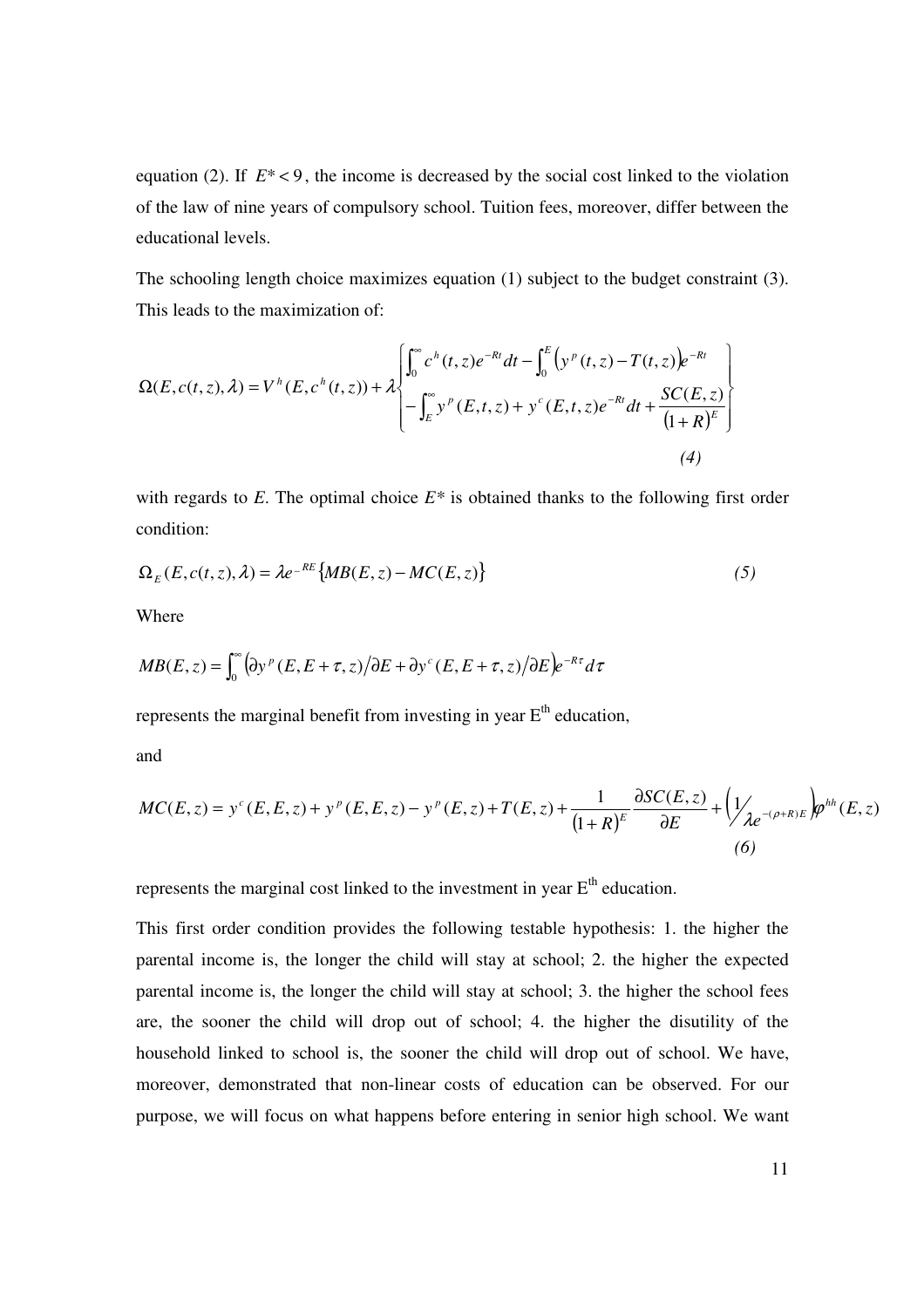to find out about the amount of children dropping out of school before finishing the nine years of compulsory education and about differences in the drop out rates between ethnic minorities and the majority group. Besides the hypotheses mentioned above, secondary hypotheses linked to the role played by the ethnic status can thus be highlighted. From the literature review, we can deduce that ethnic status is a potential determinant of the child's probability to drop out of school as they are often among the poorest households living in remote rural areas. Considering these facts we can hypothesize that i. the costs of education may depend negatively either directly (tuition fees) or indirectly (distance to school) on the ethnic minority status; ii. the present parental income and the child´s expected returns to education depend negatively on the ethnic minority status; iii. the time preference may differ between ethnic groups.

Our objective is consequently to test the hypotheses i., ii. and iii. looking at the channels through which ethnic status may influence the child's drop out of school.

## *3.2. Survival analysis applied to schooling length*

In general we are interested in the probability of children to drop out of school before having reached nine years of education, and in particular in differences in these drop out rates among ethnic groups. We assume that each year parents must decide whether or not the child will continue his/her education given that he/she has already reached a certain level. Survival analysis is thus the appropriate empirical method to implement. It studies the time to the occurrence of an event that is in our case, dropping out of school. Dropping out of school corresponds to the failure event given that the individual has attended school until this event. The hazard function provides the probability that the failure event occurs at a given time, conditional on the survival of the individual until this date. Transposed to the current analysis, the hazard function describes the time when parents decide not to send their child to school anymore. The hazard function *h* is defined as:

$$
h(t) = \lim_{\Delta t \to 0} \frac{\Pr(t + \Delta t > E > t \mid E > t)}{\Delta t} = \frac{f(t)}{S(t)}
$$
(7)

where *f* is the density function and *S* is the survivor function mirroring the probability to survive beyond *t*.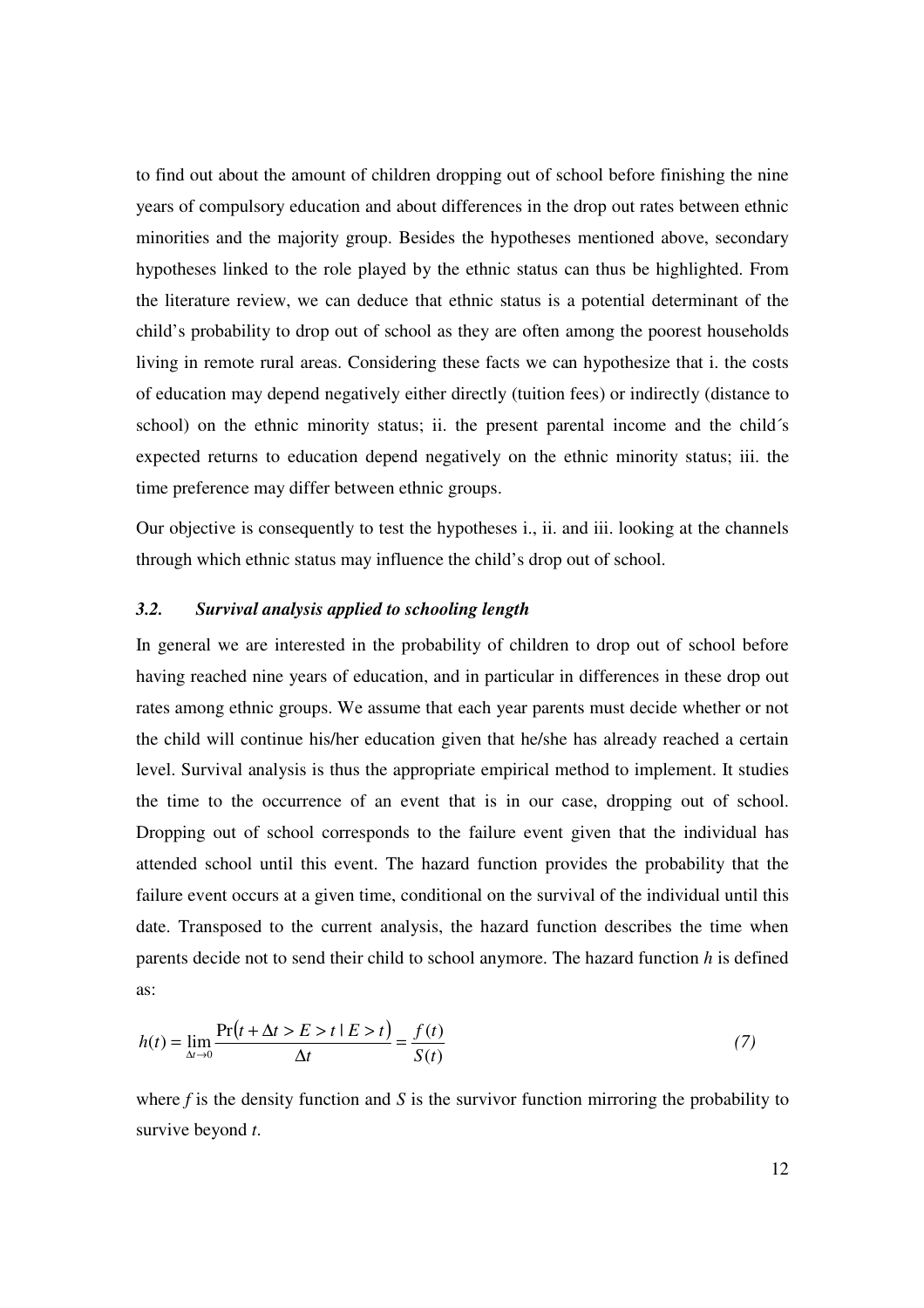Apart from the work of Arulampalam, Naylor and Smith (2004), most studies using survival analysis to investigate school length, consider a continuous proportional hazard duration model (Brown and Park 2002, Raymond and Sadoulet 2003, Garcia-Aracil and Winter 2006). We choose in the present study, however, to make use of a discrete model for two main reasons. First, the length of the maximum spell (duration of the state of "being at school") is with only nine years very short. Second, the unit of time duration is relatively long compared to the maximum spell (the year). It is worth stressing that similar results have been obtained using equivalent estimation methods in the continuous frame.

We consequently consider a parametric discrete hazard model which is the discrete version of a Weibull specification. It is the so-called complementary log-log specification. As a proportional hazard model, the hazard function can be written as:

$$
h(E \mid X) = h_0(E) \exp(\beta^* X)
$$
\n(8)

*X* represents the matrix of covariates and  $\beta$  the matrix of coefficients associated to each element of *X* which quantifies its effect on the hazard rate and is estimated from the data.  $h<sub>0</sub>(E)$  is the baseline hazard referring to the overall hazard when all covariates equal to zero. We choose as a functional form for the baseline hazard the discrete equivalent of the Weibull function. The duration dependence is consequently of the form  $h_0(E) = r \log(E)$  where r is a parameter to be estimated. If  $r > 0$ , the hazard increases monotonically, decreases if  $r < 0$  and is constant if  $r = 0$ . We assume r to be positive given that the probability to drop out of school increases with the number of school years. It may, however, also be argued that the closer the obtained educational level is to the compulsory 9 years, the higher the motivation of the child to finish compulsory schooling may be. Regarding the significance of the coefficients  $\beta$ , the Wald test used in the present case is based on the null hypothesis that  $\beta = 0$ . Then, if one coefficient is higher than zero, this means that the covariate increases the risk to drop out of school while a coefficient lower than zero means that the covariate decreases the probability to drop out of school. According to the theoretical model, the covariates will include variables proxying for ethnic status, parental income, educational costs, labor market opportunities and preferences. Aside from these co-variates and given the usual problem of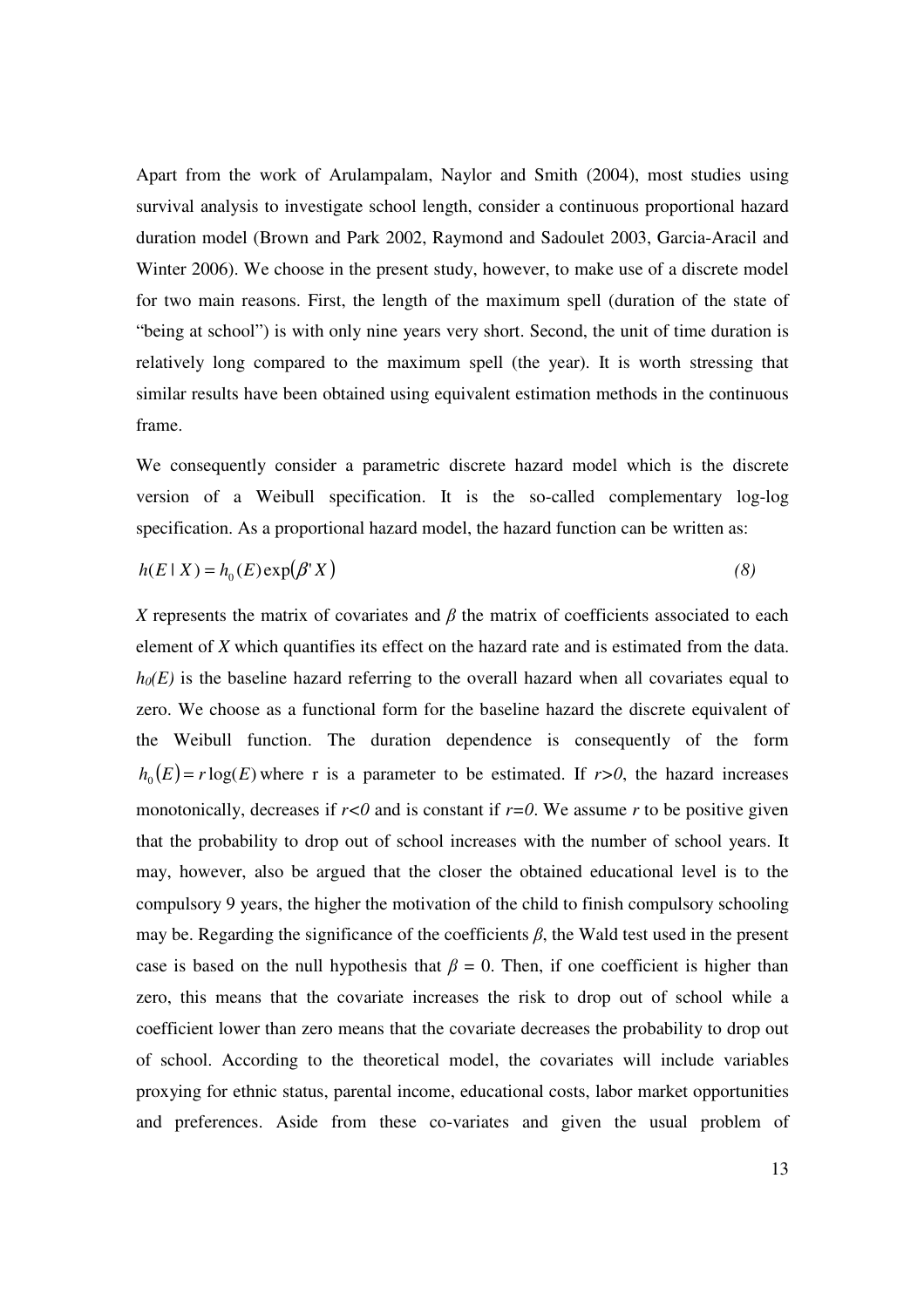endogeneity due to unobserved individual characteristics when analyzing education (e.g. individual learning abilities or personality), we consider a model controlling for unobserved heterogeneity called in survival analysis frailty.<sup>13</sup> In the case of discrete survival analysis, the proportional hazard model with unobserved heterogeneity is thus:

$$
c \log \log \left[ h(E, X | \nu) \right] = h_0(E) + \beta' X + u \tag{9}
$$

Where  $u \equiv \log(V)$  characterizes the unobserved heterogeneity. We consider the Gamma distribution proposed by Meyer (1990) for  $v^{14}$ 

As already specified in the theoretical part, we want to focus on the child's school attendance until nine years of education without following them after this threshold. In view of the data structure, notably regarding the place of residence of the considered ethnic groups, we will estimate equation (9) for Guizhou and Hunan separately. Further details regarding the dataset construction are provided in the following section.

## **4. The CHNS longitudinal database**

The database uses stems from the China Health and Nutrition Survey (CHNS).<sup>15</sup> The CHNS began in 1989 and provides databases for the years 1989, 1991, 1993, 1997, 2000, 2004 and 2006. We do not consider the year 1989 due to some weaknesses in the dataset for this year. Our database thus covers the years from 1991 onwards. As a micro survey, the sample size is relatively large with an average number of 14,000 individuals for each considered year. Our topic of interest and the chosen methodology, however, reduce the sample; first to individuals who either are enrolled in school or have finished school during the period of observation; second to individuals who are observed at least twice. We focus, moreover, on rural areas only. The final number of observations is consequently smaller (cf. table 1 below). Concerning the sample design, a multistage random-cluster sampling procedure was used to draw the sample from each of the provinces. Counties in the nine provinces were stratified by income (low-, middle- and high-income tertiles) with per capita income figures from the State Statistical Office. A weighted sampling scheme was used to randomly select four counties in each province (one low income, two middle income, and one high income). Probability-proportional-tosize sampling was used to select the sample from these units. The survey initially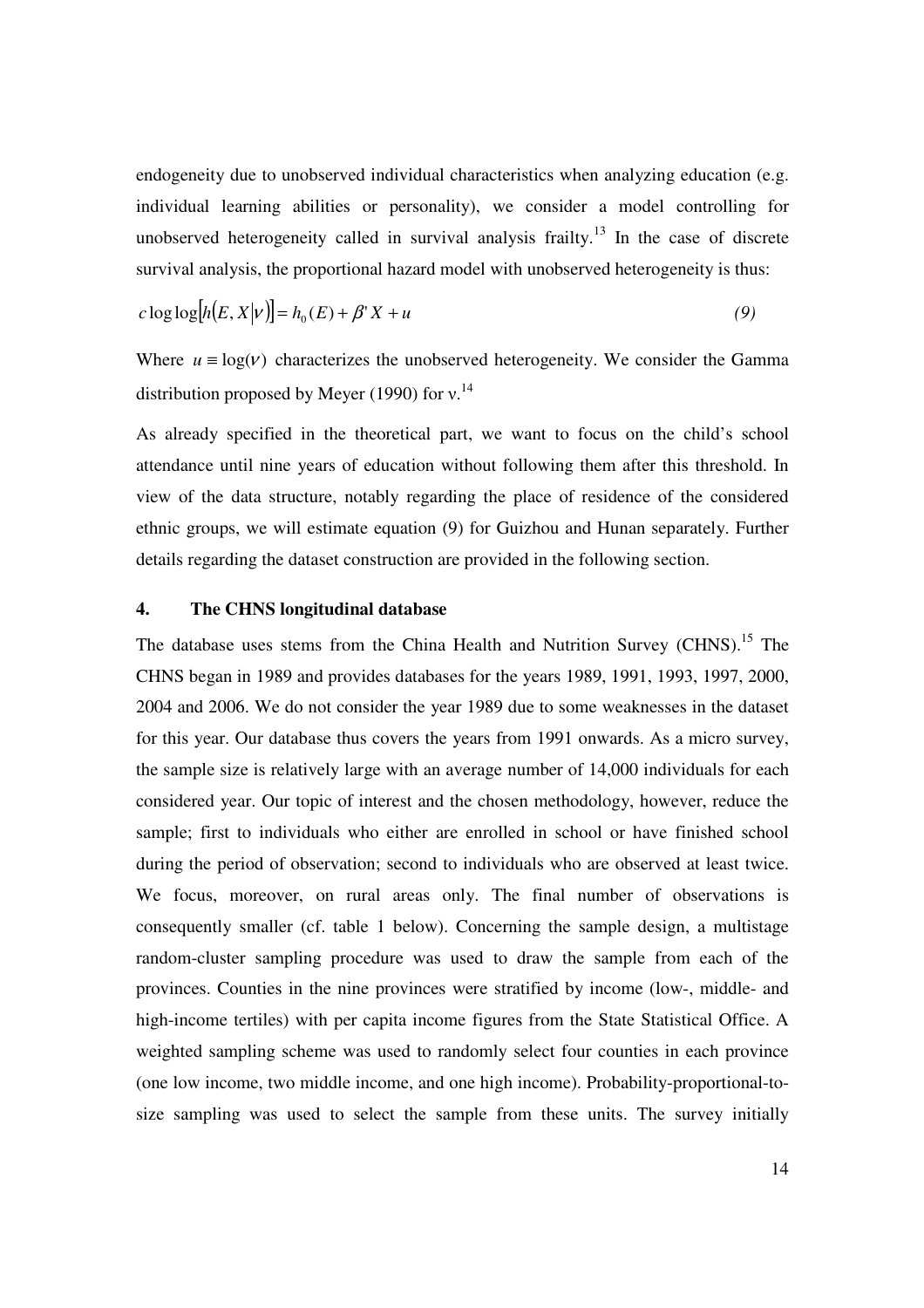includes 9 provinces (Guangxi, Guizhou, Henan, Heilongjiang, Hubei, Hunan, Jiangsu, Liaoning and Shandong), mostly situated in the east and center of the country. As specified in the introduction, we focus on the southwestern provinces of the CHNS dataset where many ethnic minorities are living, i.e. Guizhou and Hunan.<sup>16</sup> In Guizhou around 37 % of the population is from an ethnic minority group (Zhang 2003). For this province, our analysis focuses on the Bouyei, the Miao and the Tujia. Table 2 shows that in Guizhou there are altogether three autonomous prefectures and eleven autonomous counties. Zhang (2003) points out that after the settlement of the Han Chinese in the lowlands, the ethnic minorities were pulled back to the mountainous areas. In Hunan around 8 % of the population is from an ethnic minority group (Wang, 2003). Table 2 shows that in Hunan there is one autonomous prefecture and seven autonomous counties. Two-thirds of them are living in the autonomous counties of the Miao and the Tujia in western Hunan (Wang 2003). For this province our analysis focuses on the Miao ethnic minority group.

With regards to the dependent variable, educational status of individuals is given by the answers to three questions: (1) "How many years of formal education have you completed in a regular school?"; (2) "What is the highest level of education you have completed?"; (3) "Are you currently at school?". In order to approximate the year in which the child left school, we follow each individual through time. Then, we identify the periods of observation where the answer of question (3) changed from "Yes" to "No". We determine the level of education at the period when the answer is "No", which defines the failure, and thus provides the individual's final schooling attainment.

According to the theoretical model, the following covariates explaining the schooling length are considered. First, the child's ethnic status represents the main variable of interest. It is defined in two ways depending on the province of interest. In Guizhou, four dummy variables are defined equal to one for each ethnic group (Han, Miao, Bouyei and Tujia) and zero if another ethnic group is observed. In Hunan, we construct a dummy variable equal to one if the child is Han and zero if the child belongs to the Miao group. We use household income for each considered year deflated at the 2006 prices. Despite the suspicion regarding the exogeneity of this variable, no robust instruments have been identified in the dataset impeding us to control for the potential endogeneity bias.<sup>17</sup> To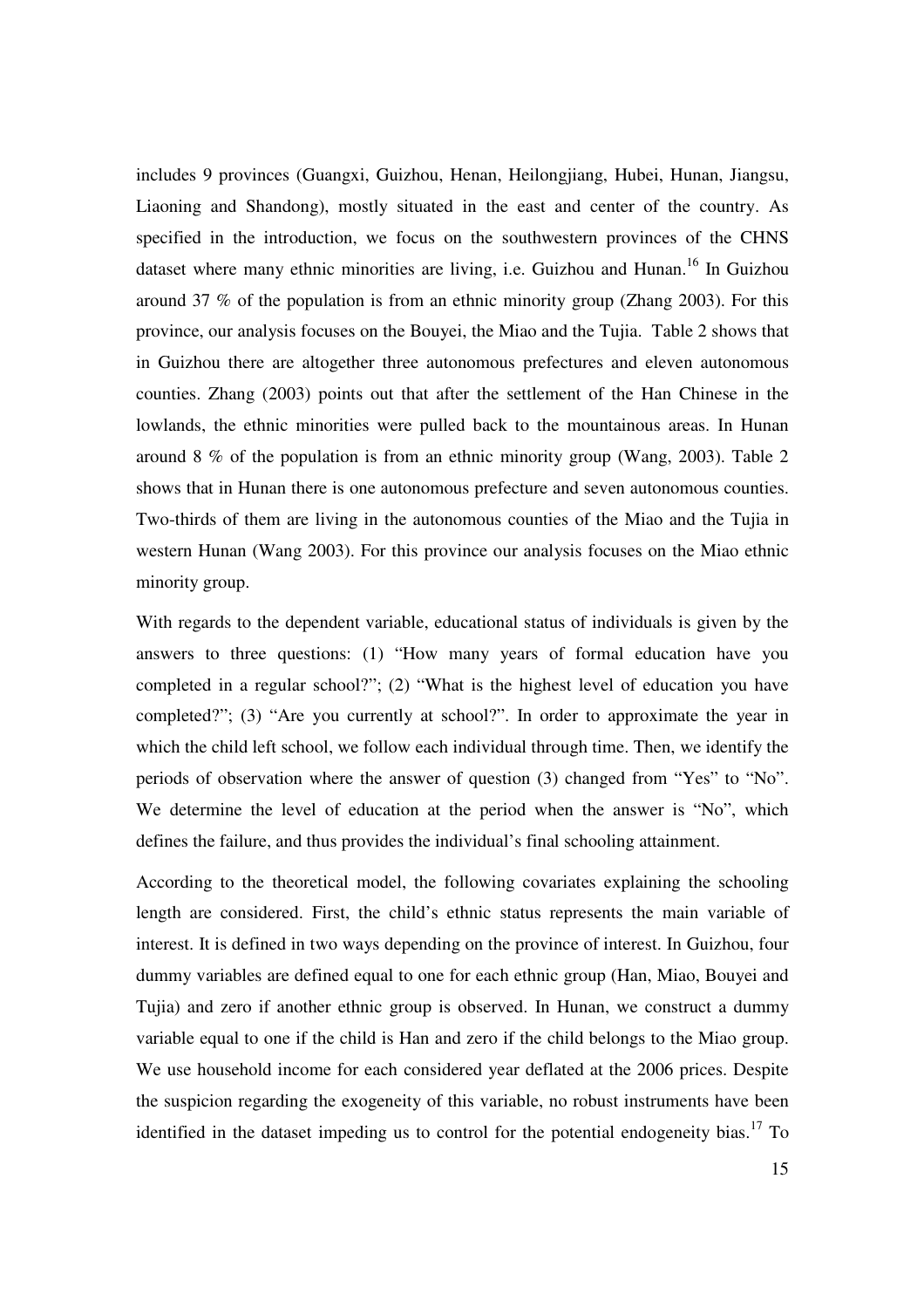proxy for the educational costs, we consider the distance to junior high school in kilometers.

Unfortunately, no information about tuition fees is available in the dataset. Regarding labor market opportunities, we consider the percentage of people involved in agriculture in the village as well as the daily wage for an ordinary male/female worker in the village.<sup>18</sup> Besides being village specific, this last variable is also gender specific: The expected wage for ordinary work of girls and boys is assumed to be the female and male daily wages of the village, respectively. In terms of parental preferences, we include mother's and father's education as well as the number of cigarettes smoked per day by the father. This has been stressed in the literature to be a relatively good proxy for time preference (Becker and Mulligan 1997).<sup>19</sup>

Control variables include the age and the gender of the child as well as the observation period. We remind that we carry out separate estimations for Guizhou and Hunan provinces. In Guizhou besides the Han, our sample includes information about the Bouyei, the Miao and the Tujia. Our sample for Hunan considers Han and Miao ethnic groups. We include for each province dummy variables for clusters of communities with specific ethnic structures. These dummies are summed up in table 1.

### *Table 1 to be included here.*

For Guizhou province both dummies for Han and Bouyei are excluded. This is due to the fact that 83% of the members of the Bouyei ethnic minorities live in communities where only Bouyei are living. There would consequently be a multicolinearity problem if both the dummy variable for Bouyei ethnicity and the dummy variable for villages, where only Bouyei are living, would be included. We have thus to keep in mind while interpreting the results that in the case of the Bouyei ethnic group, we cannot clearly disentangle the community effect from the ethnic effect.

When using survival analysis, different issues must be stressed concerning the definition of the sample. The ideal data configuration is to observe the child from entering school to dropping out of school. The problem is that we do not always observe or follow individuals from the beginning to the end of the survival period. Four situations may occur. 1) The child is already enrolled in school when coming under observation, but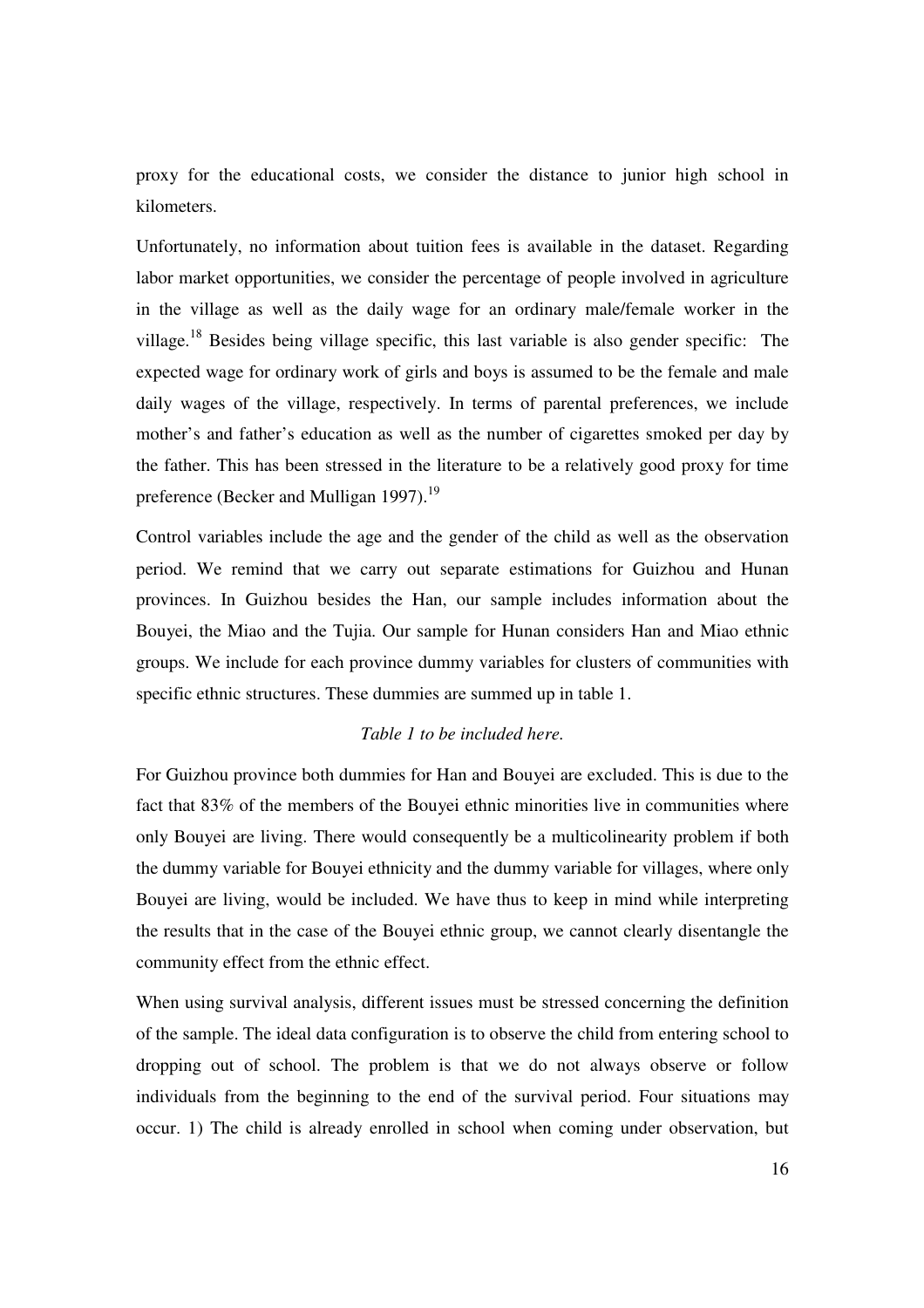finishes during the period of observation. This situation is called left truncation. 2) The child enrolls in school during the period of observation but the drop out (failure) occurs after the end of the period of observation. This is called right censoring. 3) The child has finished his/her education before the period of observation. This is called left censoring. 4) The child suffers from both left truncation and right censoring when entering school before coming under observation and is not observed anymore before finishing school. In the third case, individuals cannot be included in the sample of analysis. Moreover, as described above, the structure of our dataset leads data to be collected at different points in time but not for each year. For instance, the child *k* enters in the sample while he/she has 3 years of education in 1991. Then, he/she is observed further in 1993 and 1997 with 5 and 8 years of education, respectively. In 1997, the variable, characterizing whether the child is still at school or not, informs us that the child is not at school anymore. Three conclusions can be drawn from this example which leads to various hypotheses afterwards. First, given the initial level of 3 years of education, we know that the child went to school before 1991. He/she began in 1989 and in 1990 the educational level was 2 years. Second, we know that he/she is not at school anymore in 1997. Third, given the final level of education observed in 1997, we can deduce that the child dropped out of school before 1997, most probably in 1996 (where he/she has reached 8 years of education).<sup>20</sup> Despite the gaps in the data, we can fully characterize the education duration profile.

For the time-varying co-variates we, however, have to follow a different procedure. To implement survival analysis, we need one observation per year for all co-variates. This requires to expand the dataset. Regarding the ethnic status, the parents' level of education (which is stable through time) and the gender, the gaps can be easily filled. The value of these variables is the same for each level of education. Missing age data of the child are adjusted yearly by considering the birthday as the basis. Assumptions, however, have to be made regarding the evolution between the periods of observation of the co-variates like household income, village characteristics (average wage, percentage of people working in agriculture, distance to school). First, regarding the above mentioned example, for left-truncated childrenwe know that the child had 3 years of education in 1991 and thus had begun his/her education in 1989. In this case, we make the assumption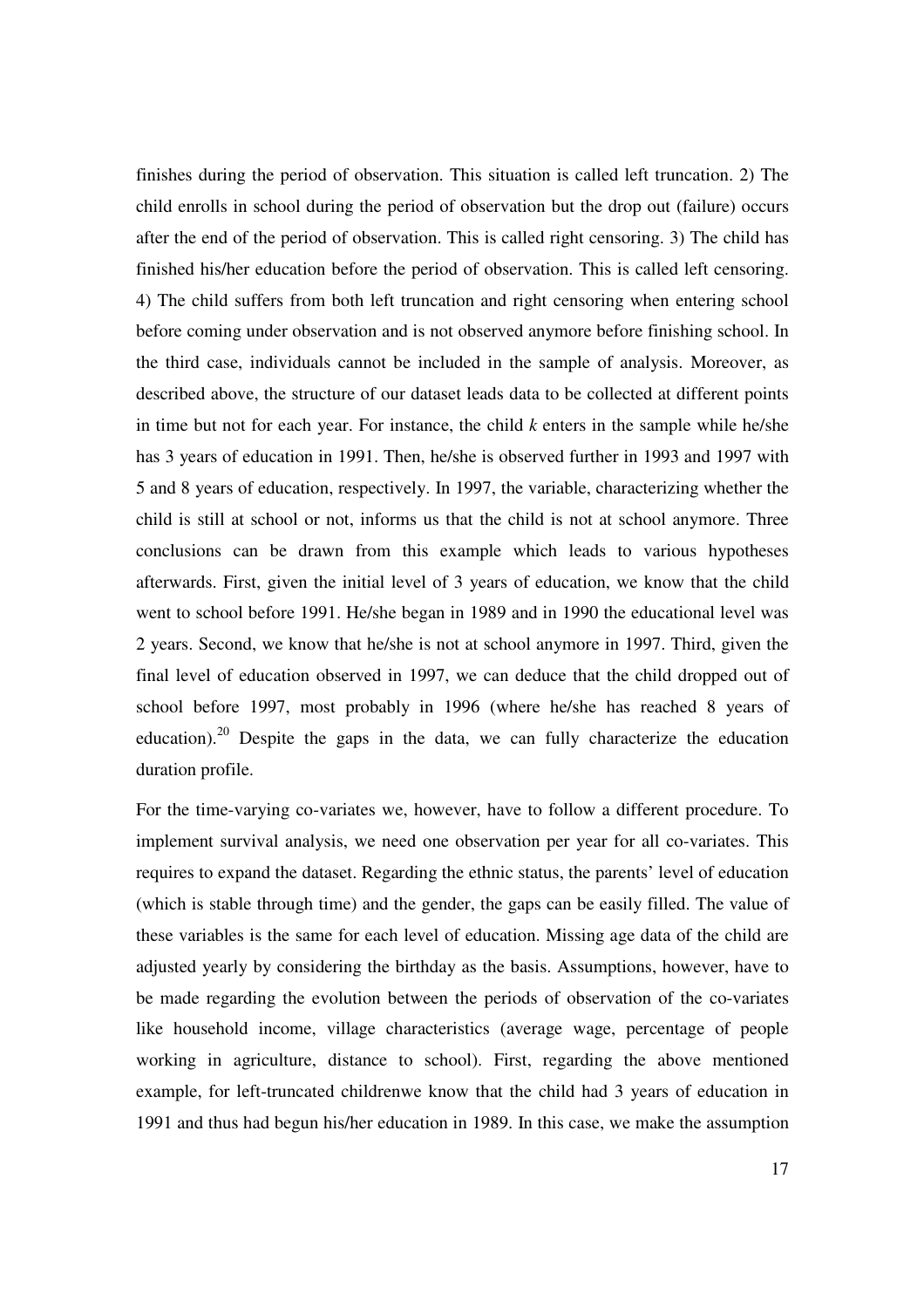that the levels of varying co-variates in 1989 and 1990 were the same as in 1991. Second, for the following time periods, we consider that the value at time *t* remains stable until the period of observation  $t+1$ . In the above mentioned example, this assumption means that the value of the variable  $x<sub>l</sub>$  in 1991, which is associated with three years of education for the individual *k*, remains stable until 1993. Our dataset is consequently expanded with stage values for the time-varying variables. $^{21}$ 

#### **5. Results**

#### *5.1. Descriptive statistics*

Let us first have a look at the evolution of the average level of education for various age cohorts considering the Han, Bouyei, Miao and Tujia separately. The individuals are grouped according to their birthday in 10 year interval cohorts for the years 1920-1970. Altogether six cohorts are observed. $^{22}$ 

## *Figure 1 to be included here.*

From Figure 1, we note that despite the fact that the average level of education for the Han is mostly above the ones for any other ethnic group; curves are lying closely together. Particularly, we see that the average educational level of the Tujia is close or even higher than the average educational level of the Han for cohorts born in 1920-1930. A clearly lower average level of education is, however, observed for the Bouyei for all generations considered. Altogether, it is visible that the average level of education increased for younger cohorts among all ethnic groups. For those born between 1970- 1980 we observe a convergence towards the nine-years compulsory school level for all ethnic groups.

Tables 3 and 4 provide descriptive statistics for the two provinces, distinguishing between the different ethnic groups in each province.

#### *Table 3 and 4 to be included here.*

In Guizhou province, we note a significant difference in the gender balance between the Han and other ethnic groups. Men are over-represented in the Miao and Tujia ethnic groups compared to the Han group while they are under-represented in the Bouyei ethnic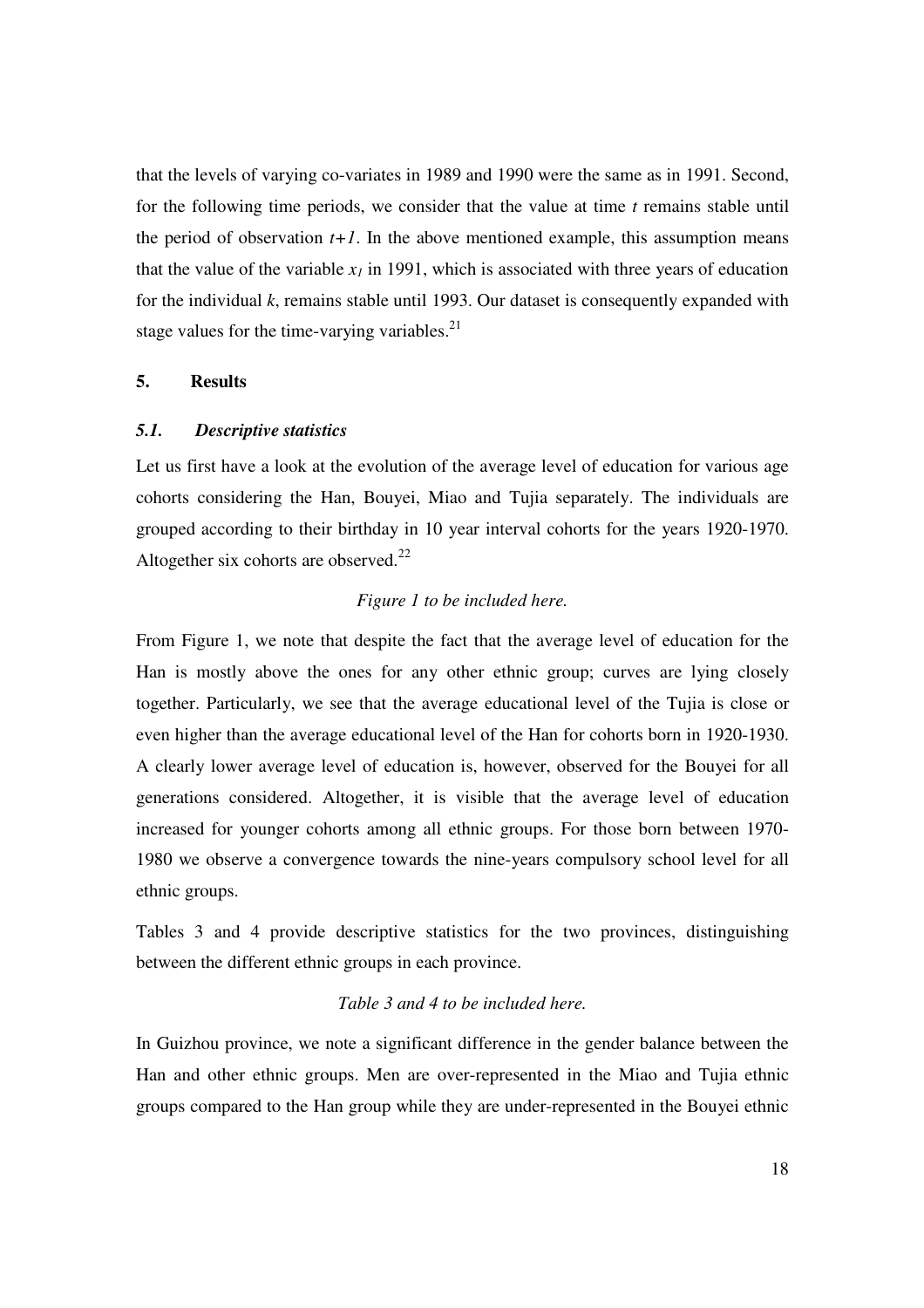group. The sample definition linked to the construction of the dataset for our empirical implementation could be potentially responsible for such difference. Before selecting individuals with the requested characteristics such gender imbalance, however, was already observed in a larger sample of children under 16. This phenomenon is consequently either linked to a representative gender disequilibrium between the Han and the Miao in Hunan province, or a sample selection problem linked to the CHNS sample design. On average, the Han fathers have a higher level of education than those from ethnic minorities.<sup>23</sup> The educational level of Han fathers is, however, not larger than the educational level of Bouyei fathers. With regards to the education levels of mothers, no significant difference is observed between the Han, the Bouyei and the Miao. Tujia mothers, however, have a significantly lower level of education compared to the other ethnic groups. The income gap between the Han and the members of other ethnic groups appear also in Guizhou, particularly for the Miao and the Tujia. We observe that the lower average income level is not always related to the percentage of people involved in agriculture in the communities where different ethnic groups are living. For instance, the difference in income between the Han and the Bouyei is the lowest but the percentage of people involved in agriculture is the highest for the Bouyei. We note, moreover, that the distance to school is significantly longer for the Bouyei communities compared to other communities. Finally, differences in the fathers' smoking habits or in the average community wages are not strong between the majority and the ethnic minority groups.

Similar observations can be made in Hunan province regarding the comparison of gender, income, parents' educational levels and fathers' smoking habit between the Han and the Miao. The gender balance shows that a higher proportion of men belongs to the Miao ethnic group. This is in accordance with the observations in Guizhou province, and is also not related to the sample selection process. We observe, moreover, that the age structure of the Miao in Hunan province is similar to that in Guizhou, supporting the random structure of the sample. With regards to parents' characteristics, we observe that both Miao fathers and mothers experience a lower level of education than their Han counterparts. The difference in averages is even two years between Miao and Han mothers. The other significant difference for the Miao ethnic group relates to the average level of household income. No significant difference in the smoking behavior of the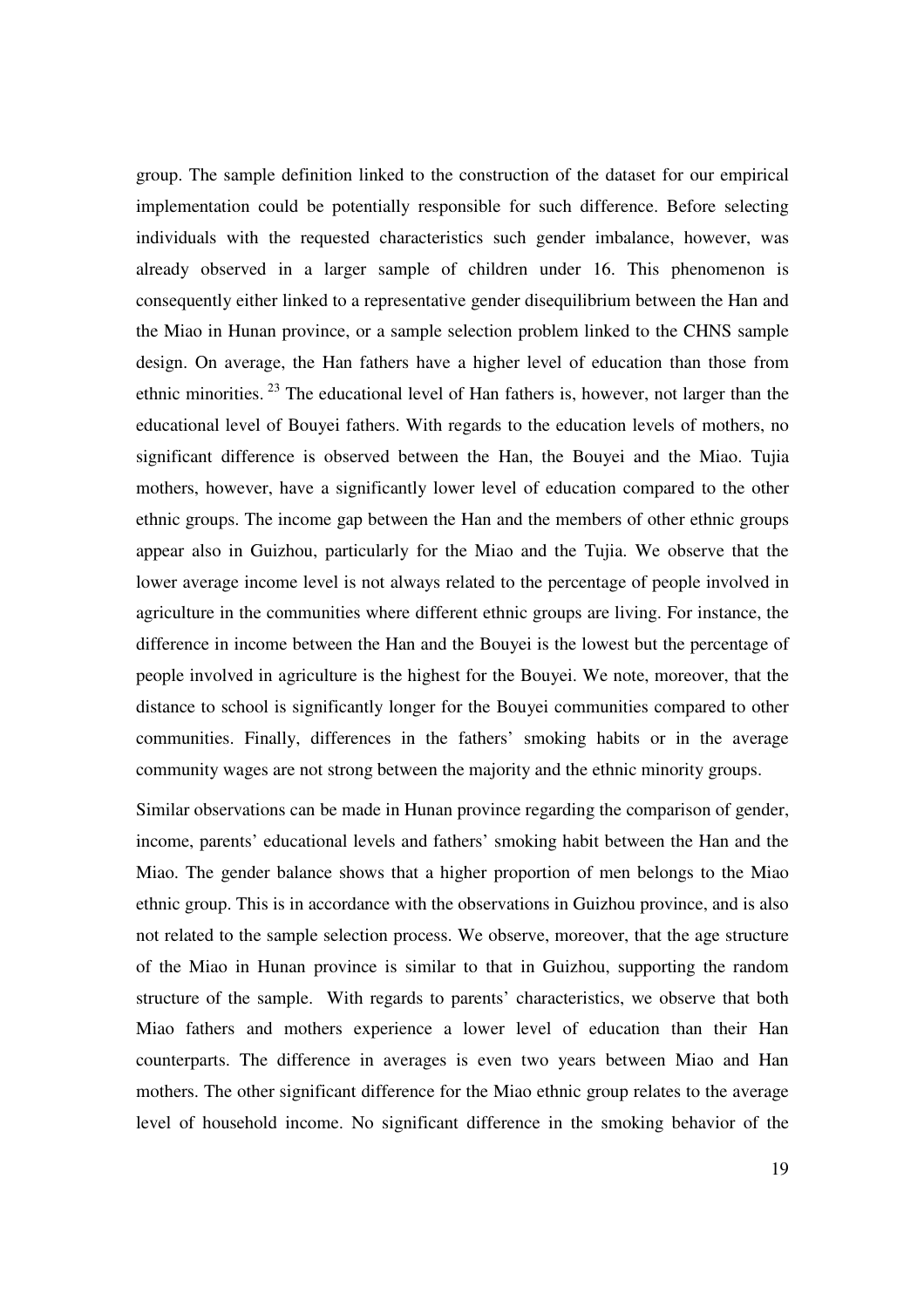fathers from both ethnic groups is observed. . Communities' characteristics, distances to school as well as average wage levels are similar in communities where Miao and Han are living. We note, however, a small difference in the percentage of people involved in agriculture, highlighting that the Miao are living in villages where agriculture is more present.

Generally speaking, we mainly emphasize through these descriptive statistics that on average members from ethnic minority groups have lower levels of education and income. These first observations are in accordance with the hypotheses ii. "the present parental income and the child´s expected returns to education depend negatively on the ethnic minority status" and iii. "the time preference may differ between ethnic groups" regarding the channels through which the ethnic status may influence the parental choice of their child's education.

## *5.2. Survival analysis*

In this section, we present the results for the estimations of equation (9), distinguishing between Guizhou and Hunan provinces. We also provide the estimation of the predicted discrete hazard as a graphical analysis in order to have a look at the profile of the probability to drop-out of school as a function of the number of years of education. In order to analyze the robustness of the results of different specifications, we distinguish between five models: 1) the estimation of the complementary log-log specification without frailty; 2) the estimation of the complementary log-log specification with frailty, without community dummies. This is done to distinguish between the ethnic and the community effect taking into account the ethnic structure of the communities. 3) As in the second model plus community controls. Models 4) and 5) are the same as the second and the third one including household income additionally. We have distinguished these specific cases to observe whether or not results are changing once household income is included given that this variable is suspected of being endogenous.

The results for Guizhou province are presented in table 5. Results are stable for all models. In the models with frailty, coefficients are larger than in the model without frailty and the coefficient of the Miao dummy is even significant, emphasizing the fact that the Miao seem to face a higher probability to drop out of school than the Han in rural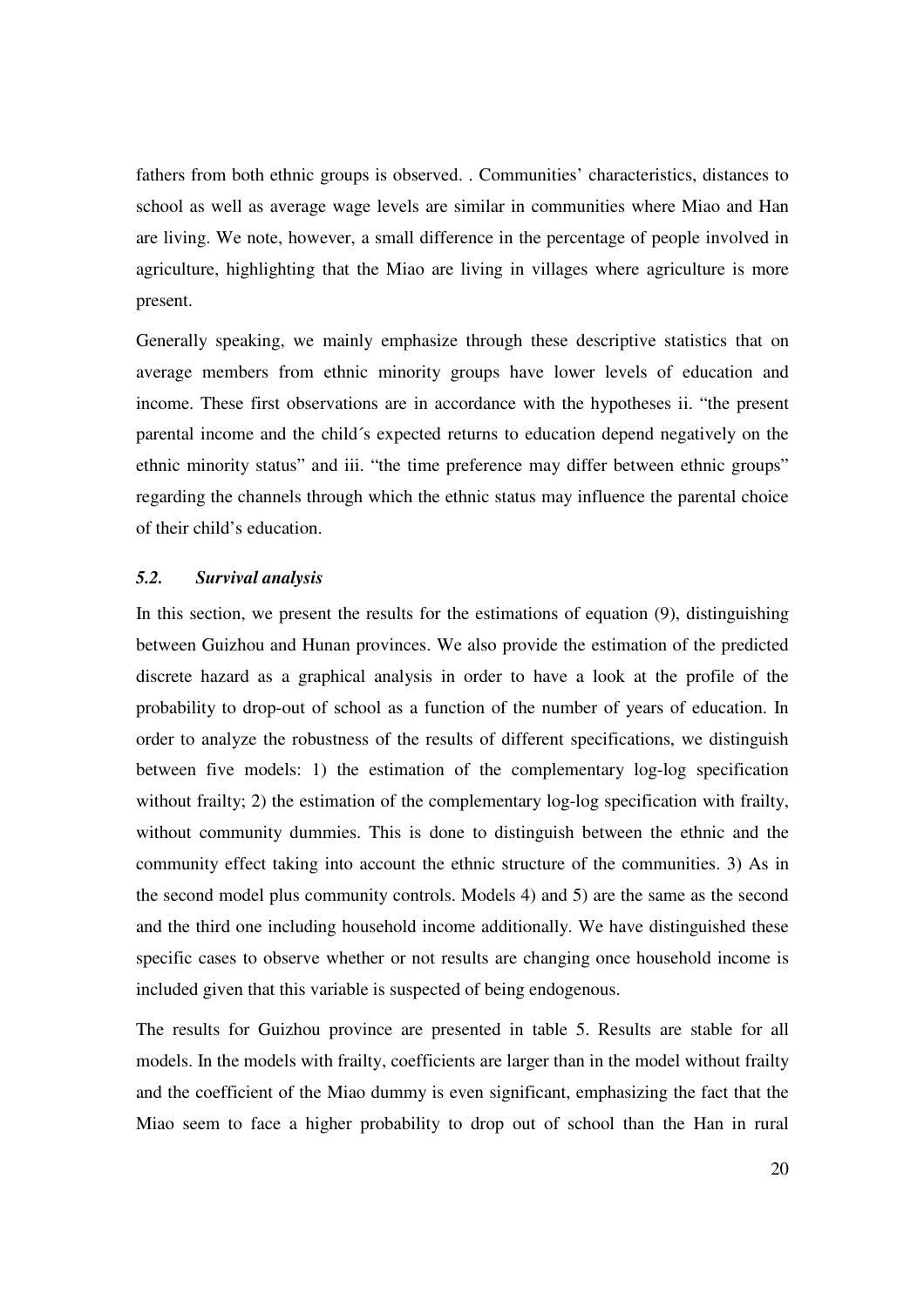Guizhou. The test for the hypothesis of null variance of frailty is rejected, leading us to focus our interpretation on the models 2 to 5.

Regarding the main variables, the Miao dummy is only significant in the second model (without considering household income and community dummies). It is, however, important to underline that the coefficient of the Miao dummy is relatively stable and high compared to the coefficients of the Bouyei and the Tujia. From our estimations, we consequently cannot conclude that members from ethnic minority groups have higher drop out rates in compulsory schooling compared to the Han in rural Guizhou. Parental education appears to be a much stronger determinant. Both the mother's and the father's education positively and significantly influence the child's school drop out before nine years of education. The coefficient of mother's education is, however, larger than the one of the father. This tends to support the hypothesis that mothers play an important role in enhancing the well-being of their children. For China, Chen and Li (2009) and Liu (2008) demonstrated the central role played by mothers with regards to the child's health. A good health status has a positive effect on learning capabilities which in return is crucial for the child's schooling performance. To our knowledge, no study, however, has yet focused on the mothers' influence on the child's level of education in China.

In most cases, including the dummy variables controlling for the community ethnic composition does not influence the results. The effect of the inclusion of household income is stronger. Particularly, once introduced in the model, the variable describing the percentage of people involved in agriculture becomes significant. Even if the sign tends to validate our theoretical model (a higher percentage of people involved in agriculture tends to discourage parents to send their children longer to school), this change associated with the inclusion of the income variable casts doubt on its exogeneity. We remind that we are not able, given the information available in the dataset, to control for the endogeneity of income. The percentage of people involved in agriculture however, is the only coefficient which is modified by the inclusion of income in models 4 and 5. The coefficient of income is significantly positive, what is not in accordance with our theoretical hypothesis 1) "the higher the parental income is, the longer the child will stay at school".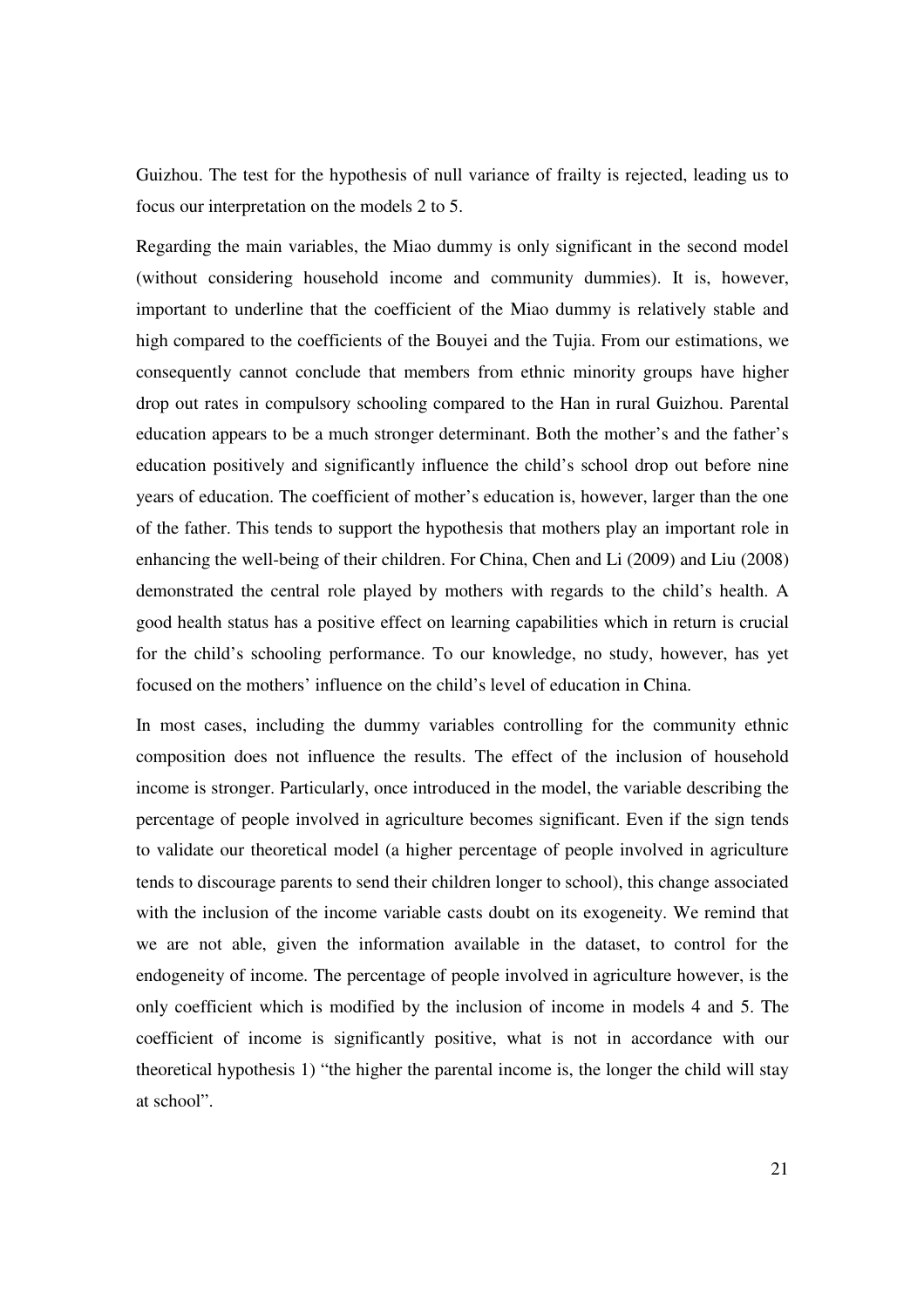#### *Table 5 to be included here.*

It is worth noting the significantly positive coefficient of the time dependency variable (ln of education). The graphical representation (see figure 2) of the discrete estimated hazard linked to model 5 confirms this observation. The hazard increases with the number of years of education. Furthermore, the hazard profile for the Miao is below those for the Bouyei or the Tujia. Our estimations show, however, that no significant differences exist between the groups.

#### *Figure 2 to be included here.*

A last striking result observed in Guizhou province for all models is the significantly positive gender coefficient. All models indicate that boys have higher drop out rates than girls during compulsory schooling. This is a surprising result particularly in rural areas where girls are mentioned to still be dropping out of school sooner than boys (Hannum 2002). A lower probability to drop out of school for girls in comparison to boys was unexpected. It would be interesting to find out whether or not the higher drop out rates of boys are particularly linked to the nine years of compulsory education, to the geographic focus, or to the general equalizing trend in educational attainment between boys and girls.

Table 6 presents the results for Hunan province. Again, most conclusions are stable in all models.. Comparing models 1 and 2, which are the closest in terms of specification, two main differences appear: mother's education is not significant in the simple complementary log-log specification while it is with frailty; the gender dummy is significantly positive in model 1 while not anymore in model 2. We note, however, that the time dependency, which is specified as logarithm of years of education in our models, is positive and strongly significant in both cases. This means that the hazard increases with the number of years of education. The coefficient of the Han dummy, which equals 1 if the individual is classified as Han and 0 if the individual is classified as Miao, is significantly negative in the two models, supporting the idea that the probability to drop out before nine years of education is lower for the Han population compared to the Miao. The coefficient is even twice as high when frailty is taken into account. This last specification is again privileged in the following interpretations given that the test for the null of the variance of frailty is rejected, leading to consider unobserved heterogeneity as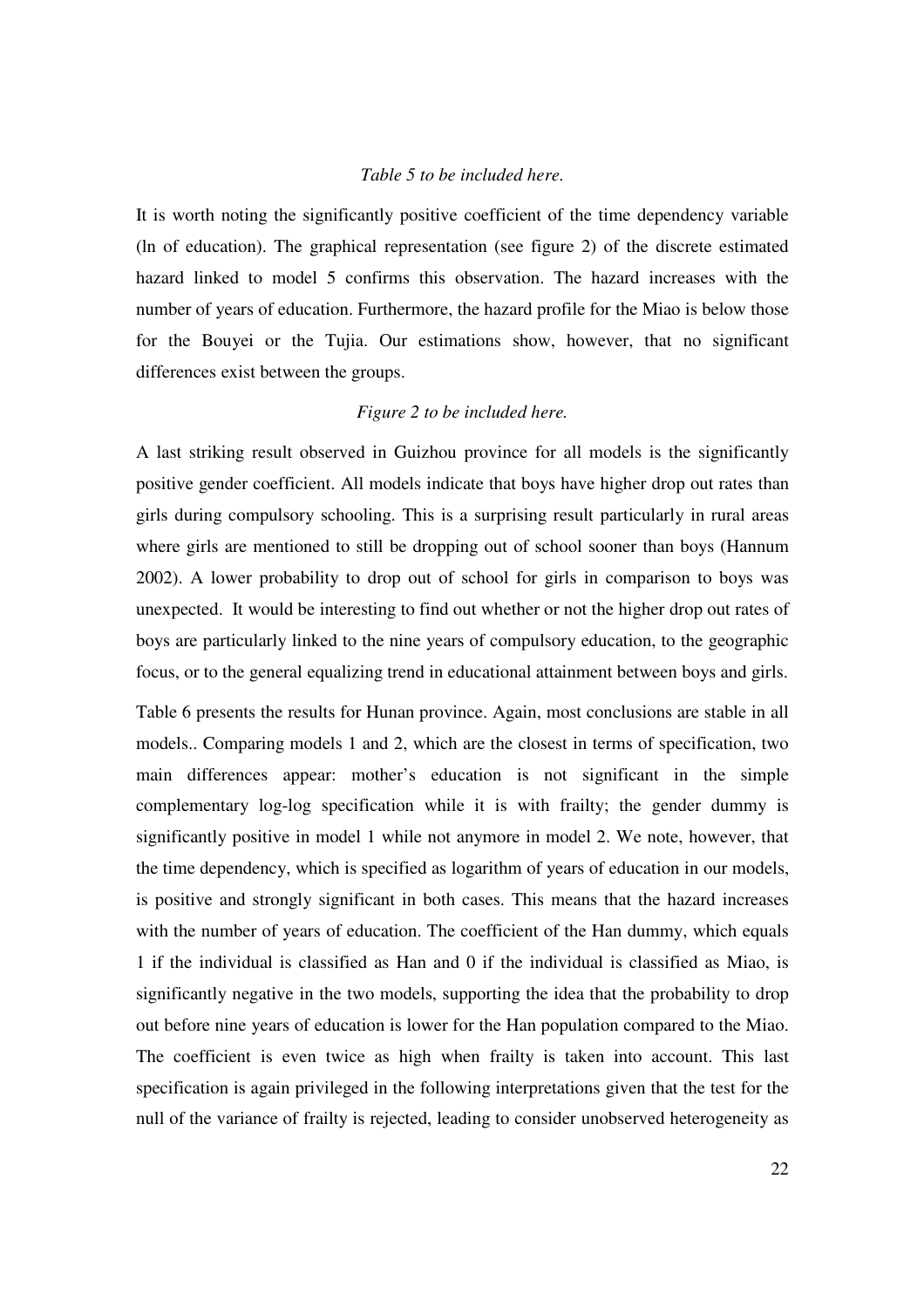a significant phenomena. Focusing now on models 2 to 5, three main conclusions arise. First, comparing the models 2 and 4 and the models 3 and 5, we see that results are quite stable. Variables which were significant without including household income remain so with similar coefficient ranges. Even if the income variable is endogenous, it does not seem to bias coefficients of the other variables. Second, keeping the focus on the income variable, we note a significantly positive coefficient on the logarithm of household income. Our hypothesis 1 seems consequently challenged for Hunan province as well, casting doubt on the exogenous character of this variable.

The third conclusion concerns the role of community dummies. While the dummy variable describing the ethnic status was significant when the community variables were not included, its significance vanishes once these variables are considered in the model. This occurs despite the fact that other variables are controlling for village effects; such as the percentage of people working in agriculture, average wage level in the village, and the distance to the nearest junior high school. It consequently seems that differences at the individual level between members of different ethnic groups are not emphasized in our sample. Even if the community dummies are also not significant after including both the dummies for ethnicity and for communities into the model, the results tend to support the fact that geographical location is more important than the ethnic status for the choice of additional years of schooling. When Han and Miao are living in mixed communities, lower educational levels are also observed for the Han compared to Han living in other communities. The coefficient of mother's education is significantly negative in all models 2-5, being stable when community dummies and household incomes are introduced. Contrarily to rural Guizhou, the father's education is not significant in estimations for rural Hunan.

## *Table 6 to be included here.*

As for Guizhou province, the coefficient on the time dependence variable (ln of education) is significantly positive. Figure 3 provides the graphical representation of the discrete hazard rate obtained on the basis of model 5.

*Figure 3 to be included here.*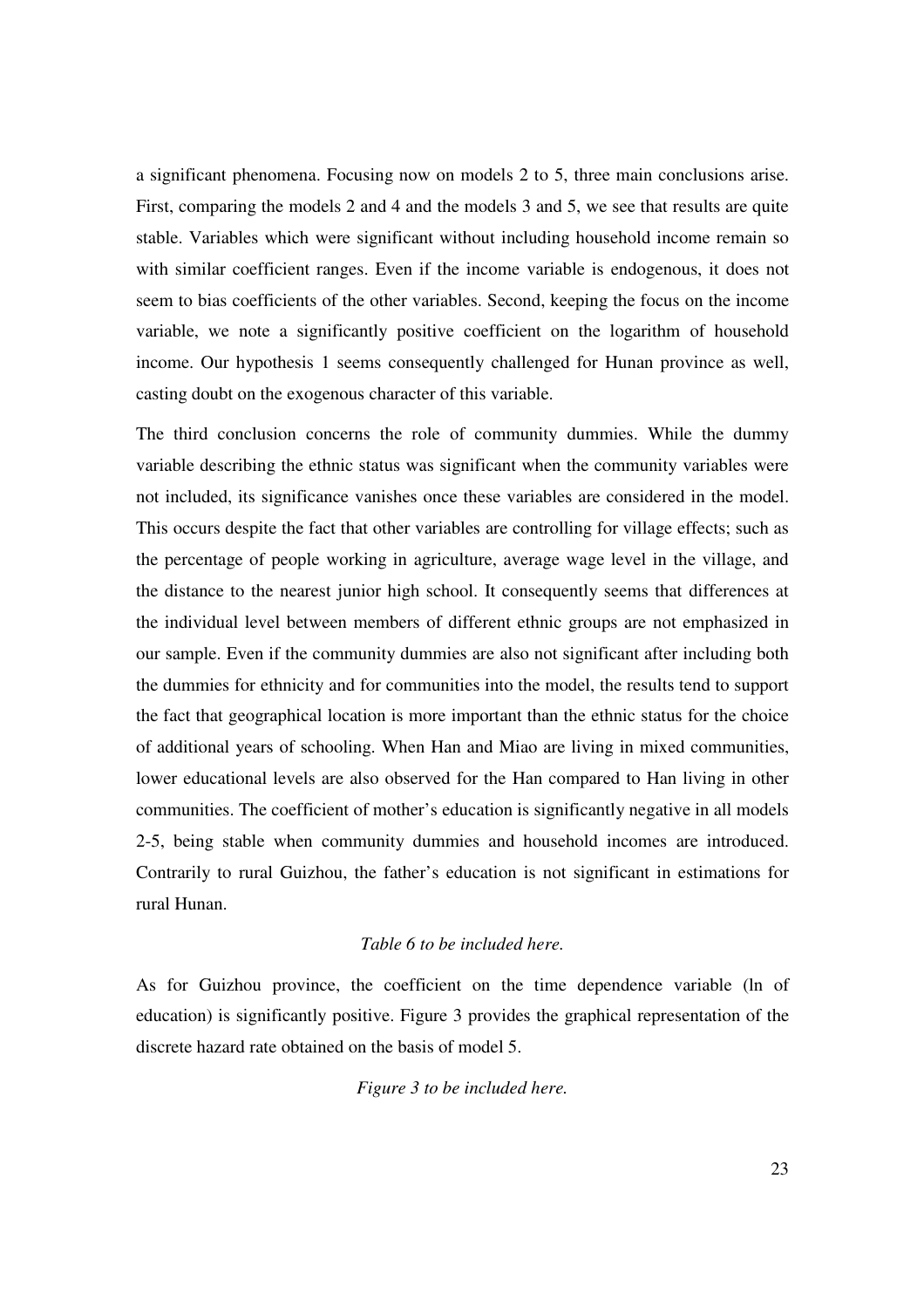This means that with an increase in the number of school years an increasing hazard is observed. The equal drop-out rates of the Han and the Miao are also visible in figure 2.

The coefficient of the number of cigarettes smoked by the father is significantly positive. The hypothesis that a stronger smoking habit of the father indicates a stronger preference for the present and thus a lower schooling attainment of the child is thus validated. It is also interesting to note that the dummy variable characterizing the individuals' gender is never significant in Hunan province.

## **6. Conclusions**

The Chinese educational system was subject to several policy changes during the last decades. On the one hand, the decentralization of the financing of education has led to the development of school fees which has contributed to decrease the access to education for the poorest. On the other hand, in the  $11<sup>th</sup>$  Five year Plan (2006-2011) education equity is stated as being the key objective of the central government. Among others a more equal access to education for children from rural areas, poor families, for girls and for children of ethnic minorities is promoted. The cancellation of school fees for the nine years of compulsory education since 2006 should have contributed to reach this objective.

Without being able to observe yet the effects of the current five year plan on the educational attainment of children with different ethnical statuses, it is interesting to study whether or not the access to nine years of education was different between the ethnic majority group, the Han, and the ethnic minority groups before this strengthening. This has not, to our knowledge, been investigated until now.

To pursue this goal, we have considered the China Health and Nutrition Survey panel datasets available for periods between 1991 and 2006 to implement a survival analysis describing whether or not the ethnic status has an influence on the probability to drop out of school earlier than nine years of education. Our assessment has focused on Guizhou and Hunan provinces where in our sample the Bouyei, the Miao, and the Tujia are represented besides the Han.

The findings emphasize no significant individual differences between children from an ethnic minority group and from the Han once controls for community specific effects are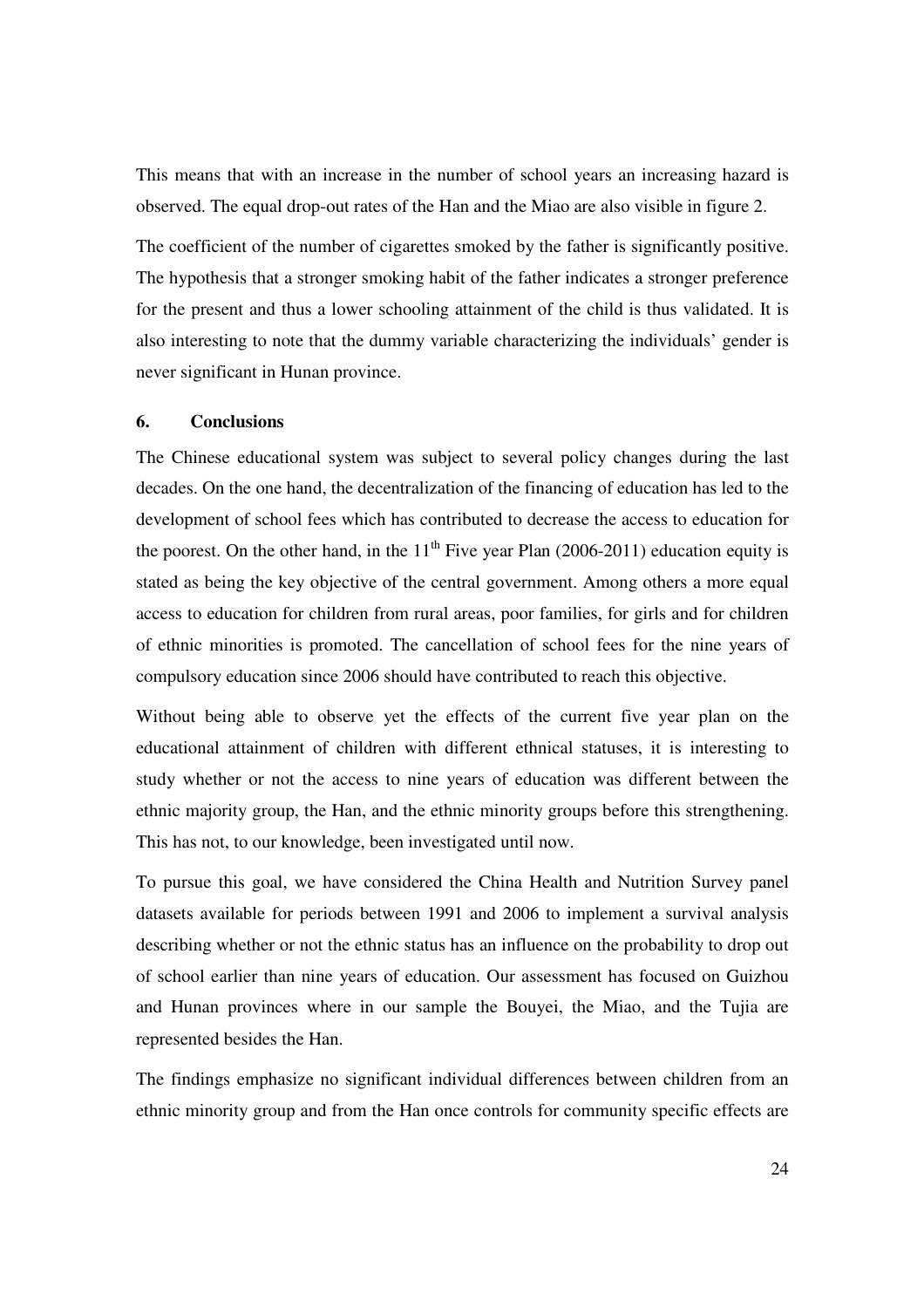taken into consideration. This mirrors the fact that in remote and often poorer communities all ethnic groups face the same inferior schooling conditions. We can consequently conclude that inequalities in the access to the compulsory threshold of nine years of education are not mostly related to the ethnic status but more to the local conditions. Our results, moreover, emphasize the role of parental education in the validation of the nine years of education. Children of parents with higher educational levels are more probable to terminate the nine years of compulsory schooling than children of parents with lower educational levels. From our results, we can consequently conclude that the K-9 law of compulsory education can have positive effects in reducing inequalities of access to education between urban and rural areas or between mountainous and plain regions in the future. Nevertheless, this was at least not for our sample in rural Guizhou and Hunan, not a vital measure to reduce the gap between children from ethnic minorities and the majority given that such gap was filled in during the previous years. The preferential policies should more focus on poorer areas and households rather than on ethnic differences.

<sup>♣</sup> Acknowledgment: This research uses data from the China Health and Nutrition Survey (CHNS). We thank the National Institute of Nutrition and Food Safety, China Center for Disease Control and Prevention, Carolina Population Center, the University of North Carolina at Chapel Hill, the NIH (R01-HD30880, DK056350, and R01-HD38700) and the Fogarty International Center, NIH for financial support for the CHNS data collection and analysis files from 1989 to 2006 and both parties plus the China-Japan Friendship Hospital, Ministry of Health for support for CHNS 2009 and future surveys.

The authors would also like to thank Stephan Brosig, Heinrich Hockmann, Martin Petrick and the members of the International China Research Group at IAMO for useful comments and suggestions.

<sup>&</sup>lt;sup>1</sup> It will later be explained that since 2006, school fees for the first nine years of primary school have been cancelled by the government. Due to the sample considered in the present study, the children included have, however, not benefited from this change.

<sup>&</sup>lt;sup>2</sup> School rooms and dormitories in mountainous regions do not always benefit from the necessary heating during winter. Children are often working with their coat, bonnet and scarves. Moreover, during informal conversations with scholars and local people in rural Guizhou (Castro-Campos, forthcoming), it was reported that teachers are not motivated as in many cases they are sent to villages or townships where they lack family and community ties.

<sup>&</sup>lt;sup>3</sup> Modest tuition fees were introduced in 1989 and substantial tuition fees in 1994 (Sautman, 1997, p. 11) depending on the place and university.

<sup>&</sup>lt;sup>4</sup> Such obligations cover work on the field in the case of a farming household, as well as, housekeeping, child caring or paid work bringing additional income.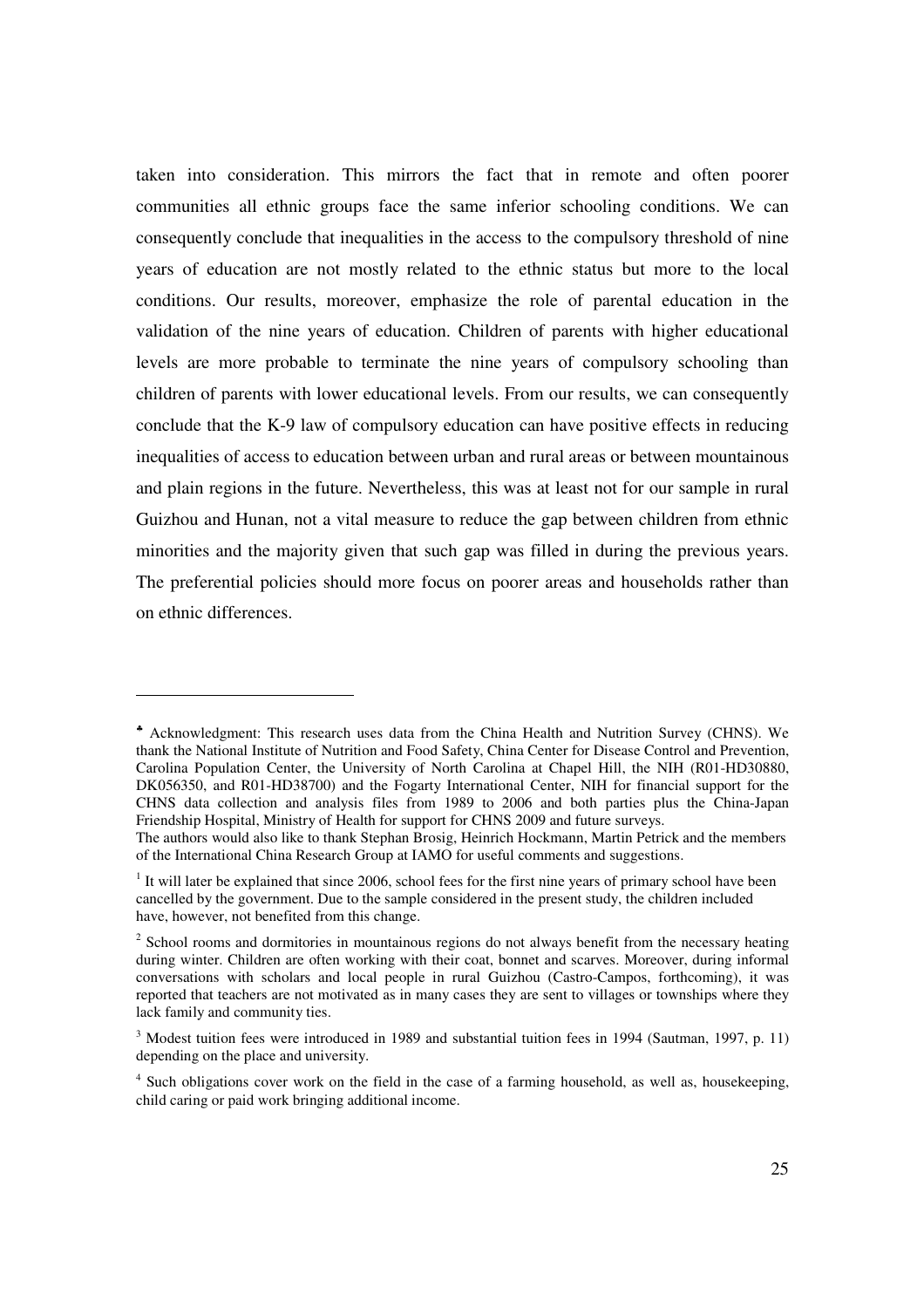<sup>5</sup> For example, (Castro Campos, forthcoming) finds during informal conversations with foreign experts in the field of language and cultural research in Southwest China that owners of small stores and restaurants are allowed to receive help from their children. Often young girls working in restaurants are thus officially considered as family members, while they actually are not a family member but engaged in child labor. This means that they drop out during the years of compulsory school and at that time without the minimum working age level cannot apply for a legal position in a danwei. As soon as they are old enough they can receive a legal position. Illegal children, which are children without registration, also play a crucial role here.

-

<sup>6</sup> Moreover, they argue that private returns to education may be very low for some individuals based on the fact that some employers still use non-market factors (e.g. guanxi) to assign jobs to workers instead of giving the position to the most skilled and qualified worker.

 $<sup>7</sup>$  For example, (Castro Campos, forthcoming) was informed during informal conversations with a Han girl</sup> from Hubei province that she would have liked to study English language and literature in Hubei, but that she was not accepted there. She said that ethnic minorities who receive higher scores by law got study places instead. She then received a study place at the ethnic minority university in Duyun, Guizhou province. The tuition fees in Duyun are lower which reduced the financial burden for her parents. For this reason she finally considered studying at Duyun University to be her best choice. Another example (Castro Campos, forthcoming) comes from a couple living in Kaili. The man belongs to the Dong group and the woman belongs to the Han group. They decided that their daughter also receives the Dong status so that one day, given the additional points in the entrance examination, her chance to access university will be higher.

<sup>8</sup> It is worth noting that many inter-ethnic marriages exist in China. Consequently, the child's ethnic status is chosen to be either the one from the mother or the father depending on the parents' preferences. This also sometimes depends on advantages parents could obtain for their child relying on his/her declared ethnic status.

<sup>9</sup> This paper makes the assumption that each household only has one child. The consideration of households with more than one child is left to further studies.

<sup>10</sup> Inter-ethnic marriages are not considered in the model as influencing in a specific way the household's preferences.

 $11$  This may also include the different levels of tuition fees depending on whether the school chosen by the household is public or private.

<sup>12</sup> We do not consider the situation where the child works and studies at the same time.

<sup>13</sup> Education is intrinsically linked to the child's ability which is often unobserved. This characteristic is consequently omitted in the estimated model, leading to an omitted variable problem. In the case of the usual estimations using the number of years of education as the dependant variable, once the child has finished his/her education, controlling for this individual heterogeneity cannot be made using fixed effects as education itself is a constant variable. This problem does not occur in the present empirical implementation.

<sup>14</sup> We used STATA to estimate this model and particularly benefited from the program pgmhaz8 written by Stephen Jenkins (Jenkins 1997).

<sup>15</sup> This survev is a collaborative project between the Carolina Population Center at the University of North Carolina at Chapel Hill and the National Institute of Nutrition and Food Safety at the Chinese Center for Disease Control and Prevention. For a detailed description of the dataset and overall number of observations, please refer to the web-site: www.cpc.unc.edu/projects/china.

<sup>16</sup> Guangxi province could have been introduced in the sample as an autonomous Zhuang minority province. The selection of the sample, however, underrepresented the Zhuang minority group in this province. We have consequently excluded this province from our sample as the selection appeared non random.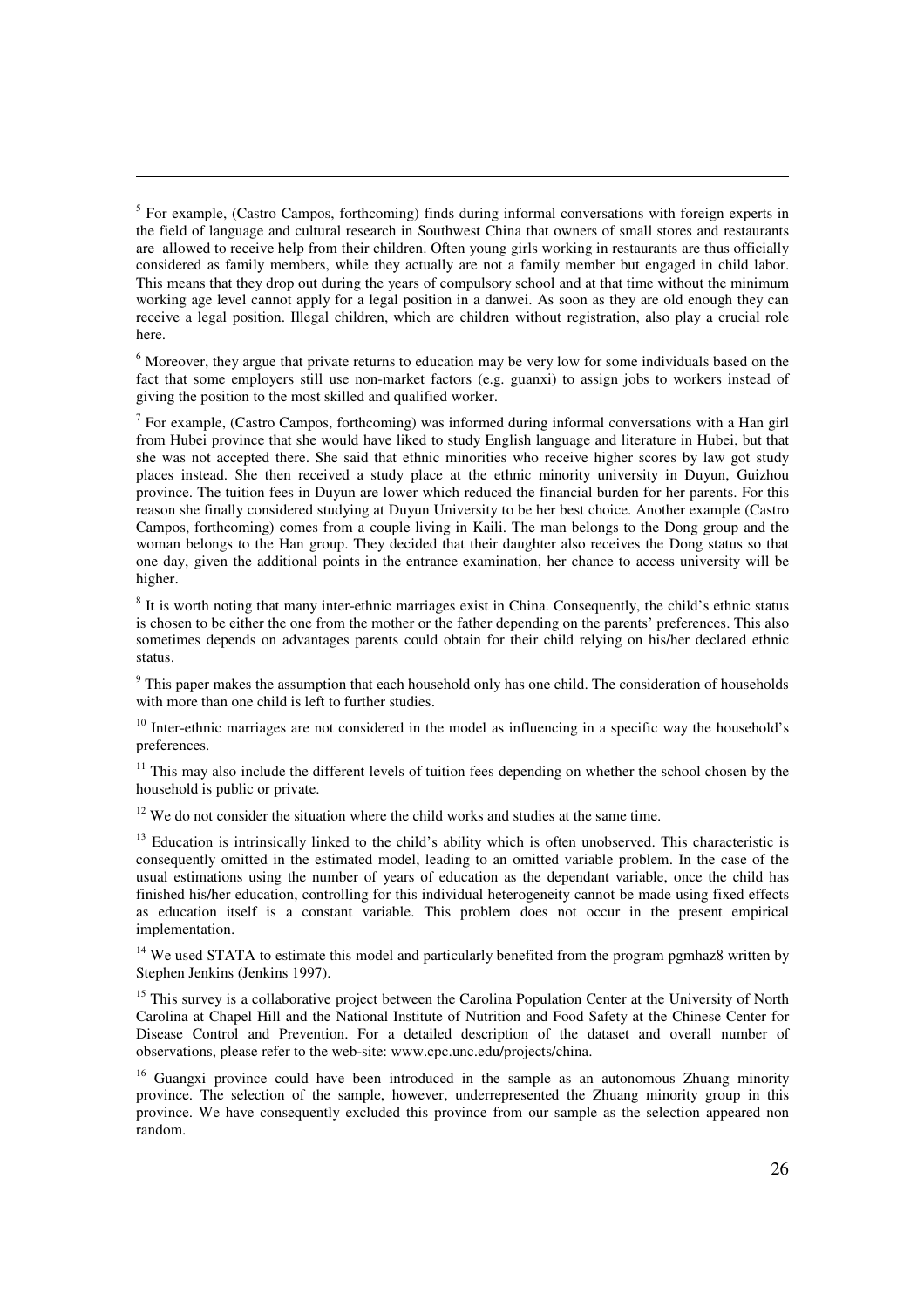<sup>18</sup> These wages are provided in the dataset at the community level. We thank the persons responsible for the CHNS dataset for having accepted to communicate us this data. The variable relates to the answer to the question "what is the daily wage for an ordinary male worker in this village/neighborhood? (yuan)".

<sup>19</sup> We do not consider mother's number of smoked cigarettes as most mothers in our sample do not smoke. The hypothesis behind the smoking habit proxying for time preference is that a person who smokes has a preference for the present. In our case, this would mean that a larger amount of smoked cigarettes indicates a higher preference for the present. A higher preference for the present will be visible if the child drops out of school earlier.

<sup>20</sup> It is worth stressing that few kids in China are repeating their school years. Due to the rarity of this phenomenon, we did not consider this as an option while working on the expansion of the dataset.

 $21$  Another possibility would have been to consider the interval censoring estimations. However, two issues would have arisen. First, the intervals are not of the same length through time. Some techniques allow, however, to take this point into consideration. Nevertheless, it is worth pointing out that the intervals between two observations are not the same for all individuals. Some left the sample during two periods of observation and re-entered in the sample afterwards. It was consequently not possible to create individual specific intervals.

<sup>22</sup> The number of observation per cohort and per ethnic group is at least 40. The highest number of observations is found for the 1940, 1950, 1960 and 1970 cohorts.

 $^{23}$  Results for the test of equal average fort the different groups are available upon request.

#### References:

- Arulampalam W., Naylor R. A. and J. Smith. 2004. A Hazard Model of the probability of Medical School Drop-out in the UK. *Journal of the Royal Statistical Society*, 167: 157-178.
- Basu, K. and Z. Tzannatos. 2003. The Global Child Labor Problem: What do we know and what can we do?, *The World Bank Economic Review*, 17: 147-173.
- Becker, G. S. and C. B. Mulligan. 1997. The Endogenous Determination of Time Preference, *The Quarterly Journal of economics*, 112: 729-758.
- Bhalla, A. S. And S. Qui. 2006. Poverty and Inequality among Chinese Minorities. Cambridge: University of Cambridge.
- Brown, P. H. and A. Park . 2002. Education and Poverty in Rural China. *Economics of Education Review*, 21: 523-541.

 $17$  Tansel (1997) and Tansel (2002) use non monetary family income, the number of adults in the household and family assets as instruments. Assets registered in the CHNS dataset concern the investment made during the year preceding the study. They can consequently be closely linked to financial income itself. The same can be said for the number of Mu used by agricultural households. The more money they have, the more able they are to rent land. Assets and area cultivated would thus be improper instrumental variables in our case.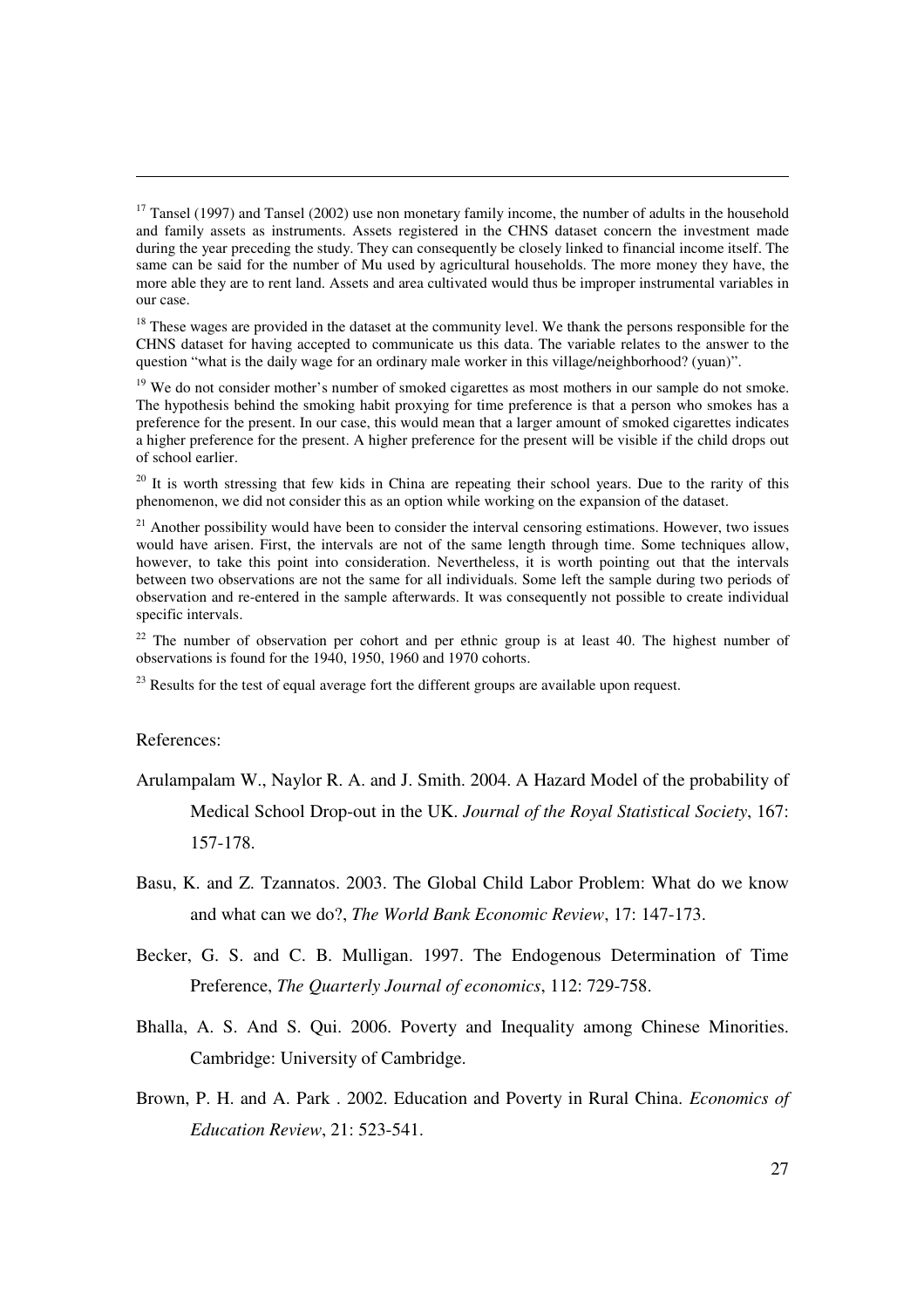Card, D. 2001. Estimating the Return to Schooling: Progress on some Persistent Econometric Problems. *Econometrica*, 69: 1127-1160.

- Castro Campos, B. . Forthcoming. Ethnic Minorities and Rural Employment in Guizhou Province, China (working title). Monograph.
- Chapman, D., Chan, X., and G. Postiglione. 2000. Is Preservice Teacher Training Worth the Money? A Study of Teachers in Ethnic Minority Regions of the People's Republic of China. *Comparative Education Review*, 44: 300-328.
- Chen, Y. and H. Li. 2009. Mother's Education and Child Health: Is There a Nurturing Effect? *Journal of Health Economics*, 28: 413-426.
- Chiang, L. H. 2001. Education of Chinese Muslims: Changes in the 20th century. Paper presented at the Annual Meeting of the American Association of Chinese Studies. http://eric.ed.gov/ERICDocs/data/ericdocs2sql/content\_storage\_01/0000019b/80/ 19/9b/93.pdf.
- De Brauw, A., and S. Rozelle. 2007. Returns to education in rural China. NY: Routledge.
- Feng, A. 2005. Bilingualism for the minor or the major? An evaluative analysis of parallel conceptions in China. *International Journal of Bilingual Education and Biculturalism*, 8: 1-23.
- Garcia-Aracil, A. and C. Winter. 2006. Gender and Ethnicity Differentials in School Attainment and Labor Market Earnings in Ecuador, *World Development*, 34: 289- 307.
- Gladney, D. C. 1995. China´s ethnic reawakening. Honolulu: East-West Center, AsiaPacific Issues, 18.
- Gustafsson, B., and D. Sai. 2006. Villages where China's Ethnic Minorities Live. IZA DP No. 2418, Institute for the Study of Labor.
- Gustafsson, B., and D. Sai. 2008. Temporary and Persistent Poverty among Ethnic minorities and the Majority in Rural China. IZA DP No. 3791, Institute for the Study of Labor.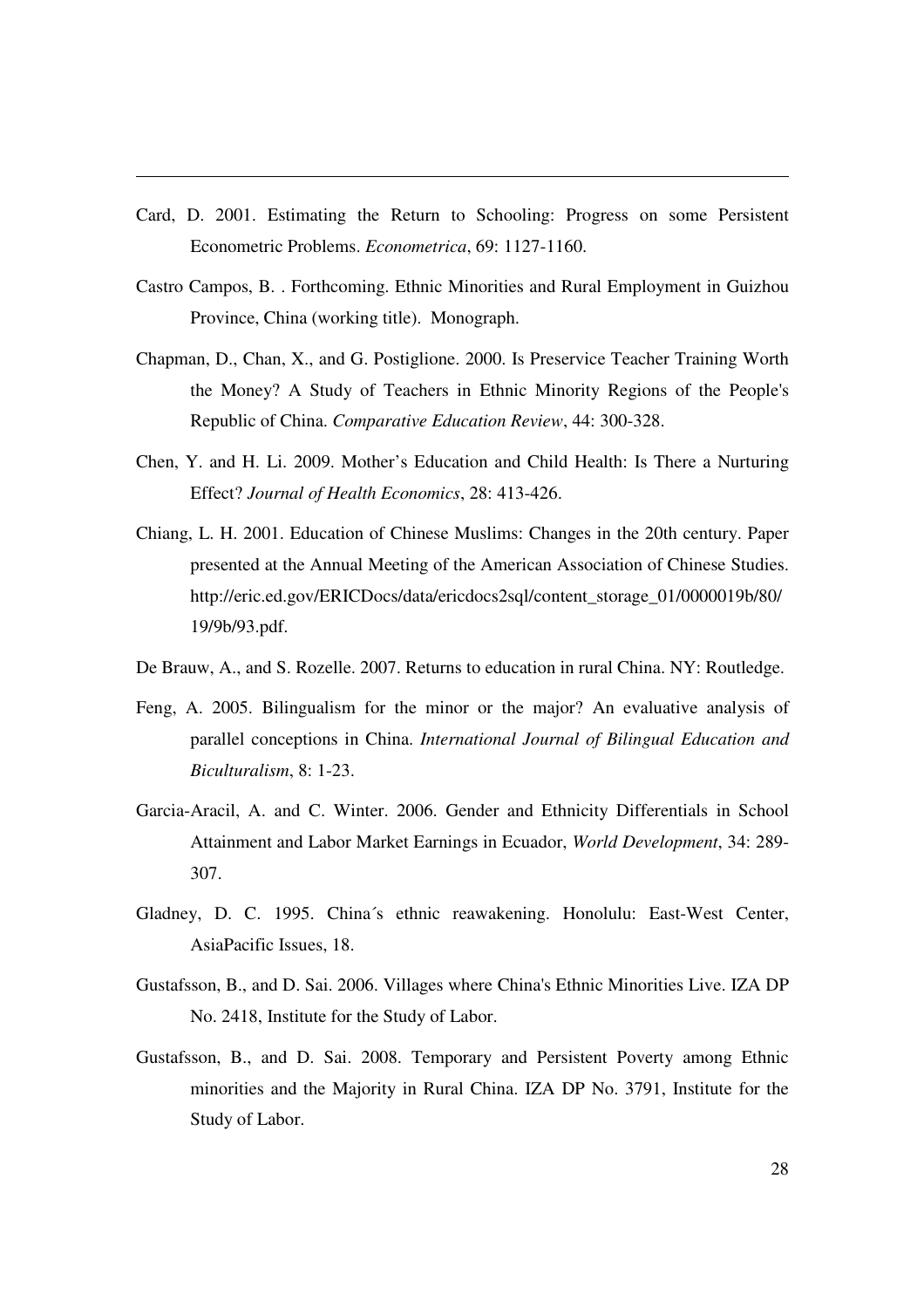Gustafsson, B., and S. Li. 2003. The Ethnic Minority-Majority Income Gap in Rural China during Transition. *Economic Development and Cultural Change*, 51: 806- 822.

- Hannum, E. 1999. Poverty and basic-level schooling in China: Equity issues in the 1990s. *Prospects*, 29: 561-577.
- Hannum, E. 2002. Educational Stratification by Ethnicity in China: Enrollment and Attainment in the Early Reform Years. *Demography*, 39: 95-117.
- Hannum, E., Wang, M. and J. Adams. Forthcoming. Urban-Rural Disparities in Access to Primary and Secondary Education under Market Reforms. In M. King Whyte, One Country, Two Societies? Rural-Urban Inequality in Contemporary China. Harvard University Press.
- Hillman, B. 2008. Money can´t buy Tibetans´ Love. Far Eastern Economic Review, www.feer.com, 8-12.
- Iredale, R., Bilik, N., and W. Su. 2001. Contemporary minority migration, education and ethnicity in China. Cheltenham Elgar.
- Jenkins, S. 1997. Discrete Time proportional Hazards Regression. *Stat. Tech. Bull.*, 39: 22-32.
- Liu, H. (2008). The Impact of Women's power on Child Quality in Rural China, *China Economic Review*, 19: 101-115.
- Meyer, B. D. 1990. Unemployment insurance and Unemployment Spells, *Econometrica*, 58: 757-782.
- Orazem, P. F. and E.M. King. 2007. Schooling in Developing countries: The Roles of Supply, Demand and Government Policy. In T. Schultz and J. Strauss (Ed.), Handbook of Development Economics, Vol.4, Chapter 55 (pp.3475-3559). Amsterdam, North Holland Press.
- Raymond, M. and E. Sadoulet. 2003. Educational Grants Closing the Gap in Schooling Attainment between Poor and Non-Poor, UC Berkeley, WP Series n°986.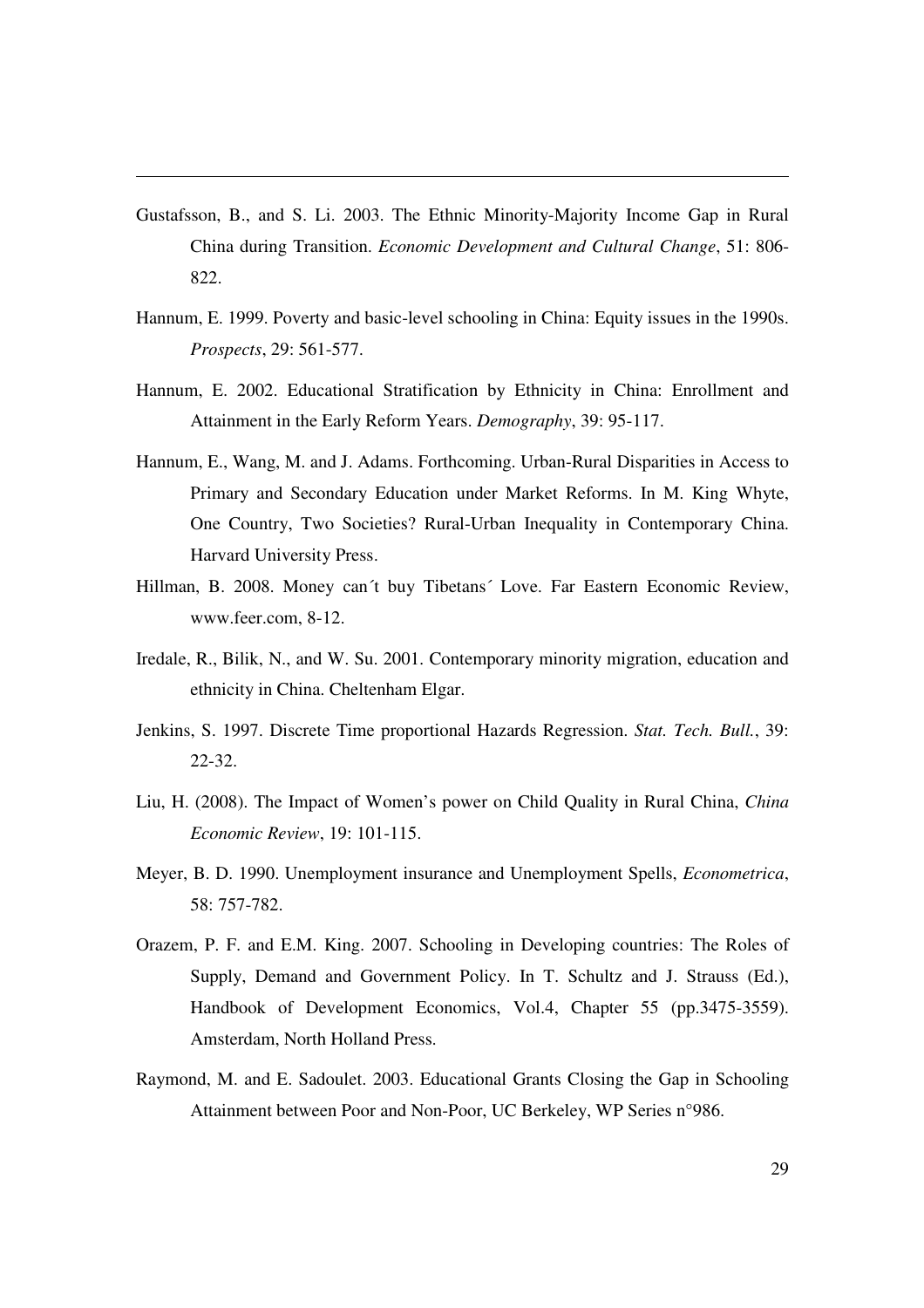REAP. 2008. Rural Education Action Programme, http://www.reapchina.org.

- Sautman, B. 1997. Affirmative action, ethnic minorities and China's universities. Paper presented at the fifth conference of the Chinese Studies Association of Australia. Hong Kong University of Science and Technology, working papers in the Social Sciences ; No. 13.
- Sautman, B. 1999. Expanding Access to Higher Education for China´s National Minorities, Policies and Preferential Admissions. In G. A. Postiglione (Ed.), China´s National Minorities Education, Culture, Schooling and Devlopment (pp. 173-210). NY: Falmer Press.
- Tansel, A.. 1997. Schooling Attainment, Parental education, and Gender in Cote d'Ivoire and Ghana. *Economic Development and Cultural Change,* 45: 825-856.
- Tansel, A. 2002. Determinants of School Attainment of Boys and Girls in Turkey: Individual, Household and Community Factors. *Economics of Education Review,*  21: 455-470.
- Wang, N. 2003. Hunan. In I. f. A. Hamburg (Ed.), Das Grosse China Lexikon (pp. 319- 320). Darmstadt: Wissenschaftliche Buchgesellschaft, Darmstadt.
- White Papers of the Chinese Government . 2010. http://www.china.org.cn/ewhite/20050301/V.htm,http://www.china.org.cn/e-white/20050301/Appendix.htm
- World Bank. 2008. Mid-Term Evaluation of China's 11<sup>th</sup> Five Year Plan, Discussion Paper, World Bank, Beijing.
- World Bank. 2009. From Poor Areas to Poor people: China's Evolving Poverty Reduction Agenda, Poverty Reduction and Economic Management Department, East Asia and Pacific Report.
- Wu, X. 2006. The impact of ethnic identity on student achievement in China: A meta analysis. Brigham Young University, Brigham, UK.
- Yi, L. 2005. Muslim Narratives of Schooling, Social Mobility and Cultural Difference: A Case Study in Multi-ethnic Northwest China. *Japanese Journal of Political Science*, 6: 1-28.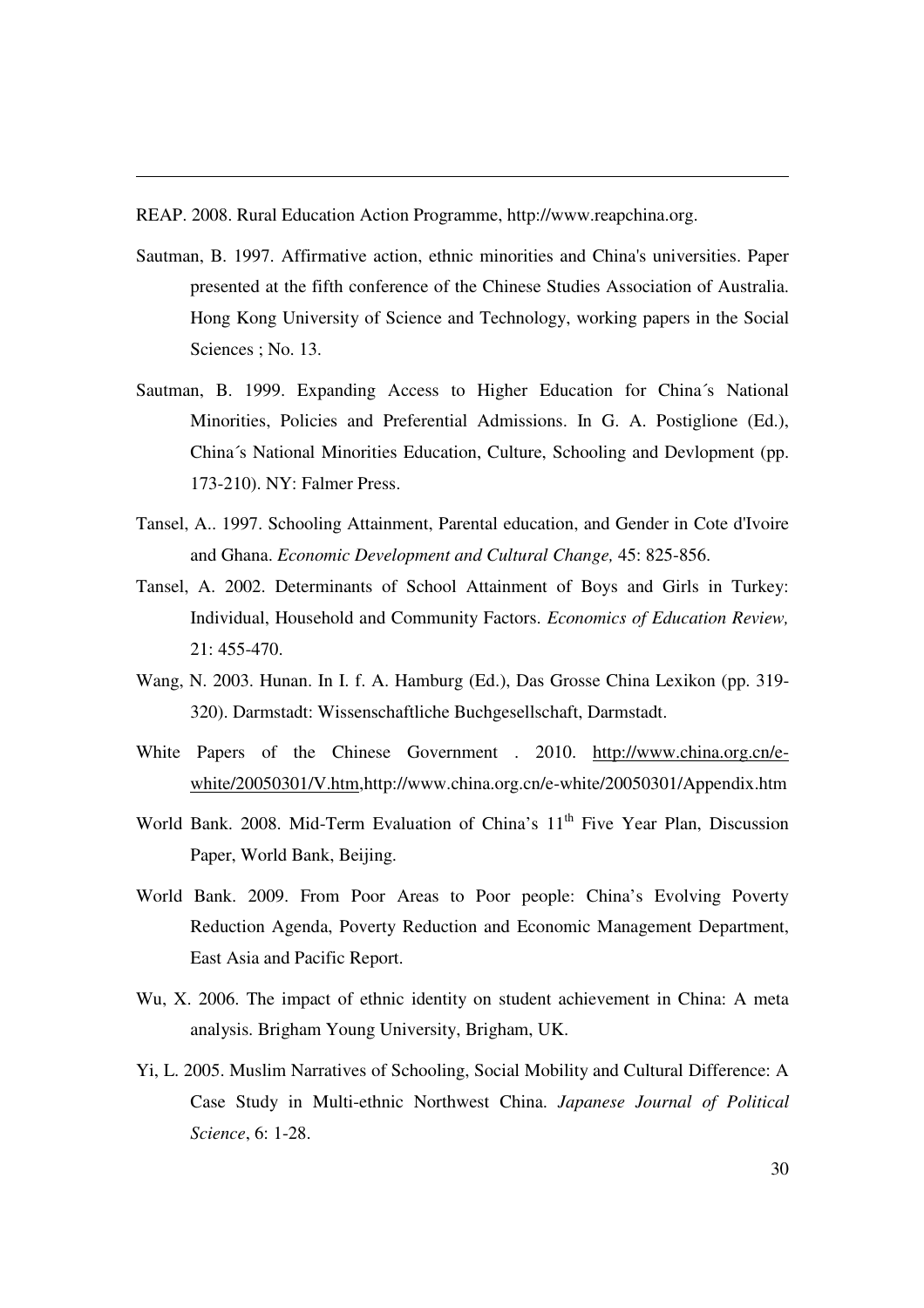Zang, X. 2008. Market Reforms and Han-Muslim Variation in Employment in the Chinese State Sector in a Chinese City. *World Development*, 36: 2341-2352.

- Zhang, D. D. 2003. Guizhou. In I. f. A. Hamburg (Ed.), Das Grosse China Lexikon (pp. 282-283). Darmstadt: Wissenschaftliche Buchgesellschaft, Darmstadt.
- Zhang, L. & Huang, J. and S. Rozelle. 2002. Employment, Emerging Labor Market, and the Role of Education in Rural China, China Economic Review, 13: 313-328.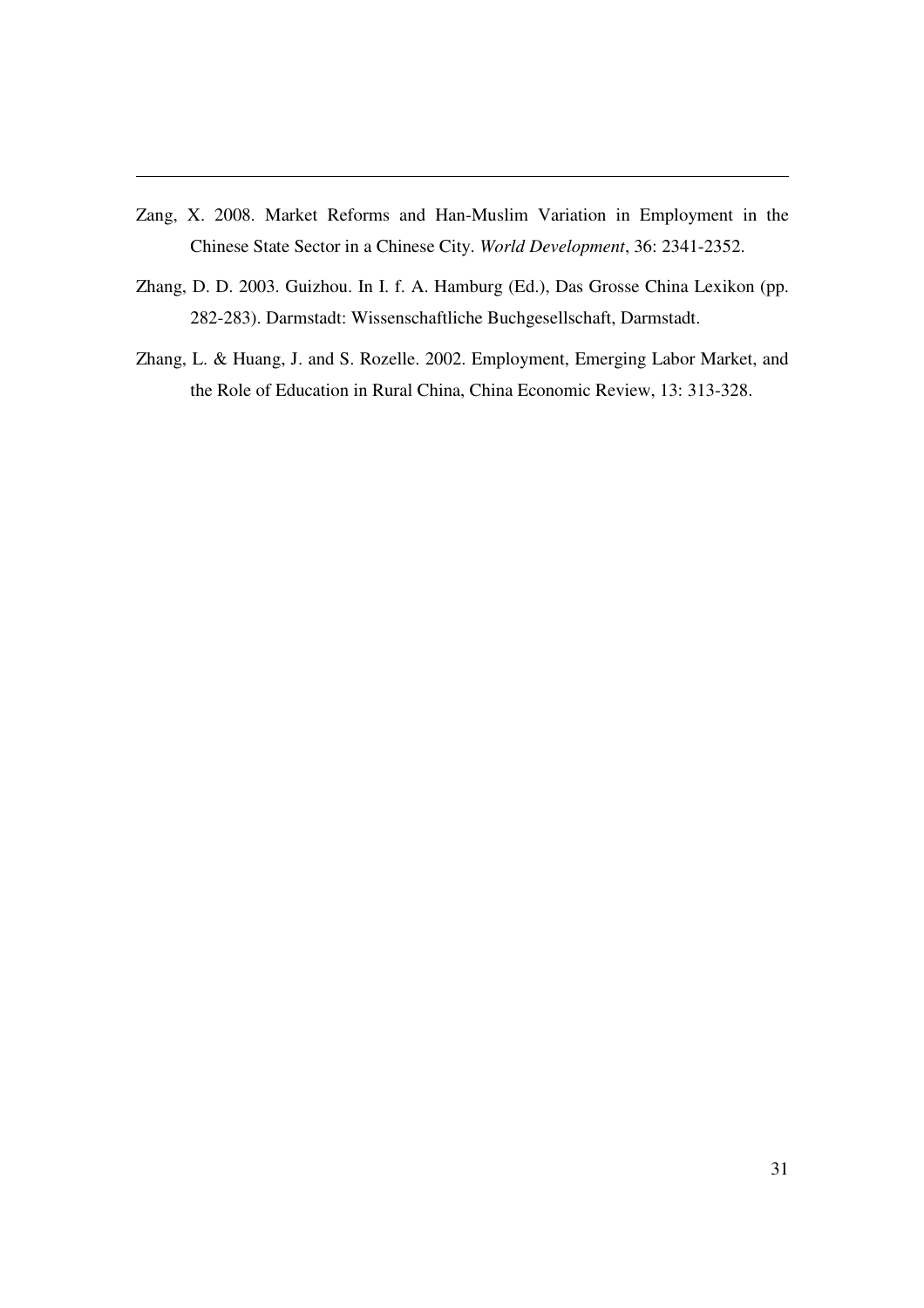

Source: Authors calculation based on CHNS sample

-

**Figure 1: Evolution of the average level of education by ethnic groups.** 



Source: Authors calculation based on CHNS sample

**Figure 2: Predicted discrete hazard rates for Guizhou province. Comparison between the Bouyei, the Miao and the Tujia.**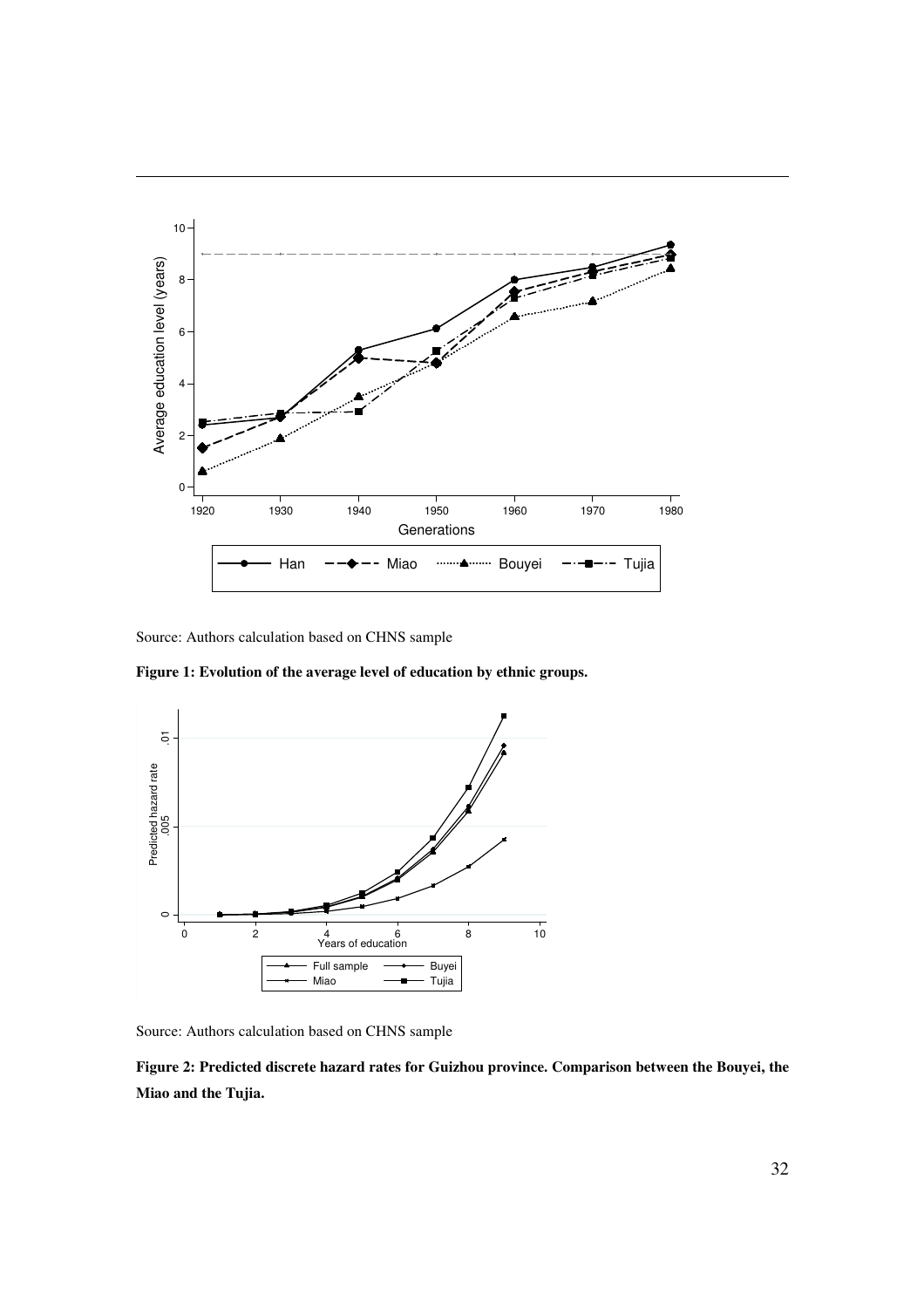

Source: Authors calculation based on CHNS sample

## **Figure 3: Predicted discrete hazard rates for Hunan province. Comparison between the Han and the Miao.**

|                                                                                                                   | Number of communities, Number of<br>subjects per ethnic group | Percentage of total ethnic<br>groups' populations                                     |  |
|-------------------------------------------------------------------------------------------------------------------|---------------------------------------------------------------|---------------------------------------------------------------------------------------|--|
| Guizhou                                                                                                           |                                                               |                                                                                       |  |
| Excluded dummies:                                                                                                 |                                                               |                                                                                       |  |
| Communities including only<br>Han                                                                                 | 5 communities; 103 Han                                        | $67\%$ of total Han                                                                   |  |
| Communities including only<br>Bouvei                                                                              | 3 communities; 86 Bouyei                                      | 83 % of total Bouyei                                                                  |  |
| Communities only with Tujia                                                                                       | 2 community; 35 Tujia                                         | 69 % of total Tujia                                                                   |  |
| Communities mixed including<br>Han                                                                                | 4 communities; 26 Han, 20 Miao, 18<br>Bouyei, 16 Tujia        | 17 % of total Han; 54 % of total<br>Miao; 17 % of total Bouyei;<br>31% of total Tujia |  |
| Communities Han and Miao                                                                                          | 2 communities; 25 Han; 17 Miao                                | 16% of total Han; $46\%$ of total<br>Miao                                             |  |
| Hunan                                                                                                             |                                                               |                                                                                       |  |
| Excluded dummy: Communities<br>including only Han                                                                 | 13 communities; 230 Han                                       | 91.6 $%$ of total Han                                                                 |  |
| Communities Miao                                                                                                  | 1 community, 28 Miao                                          | 48.3 % of total Miao                                                                  |  |
| <b>Communities Mixed</b><br>$\sim$<br>$-1$ $-1$ $+$ $   -$<br>$\mathbf{1}$<br>$\alpha$ $\alpha$<br>$\lambda = -1$ | 3 communities; 21 Han, 30 Miao, 1<br>other                    | 8.4 % Han; 51.7 % Miao                                                                |  |

#### **Table 1: Ethnic groups per community dummy variables.**

Source: Authors calculation based on CHNS sample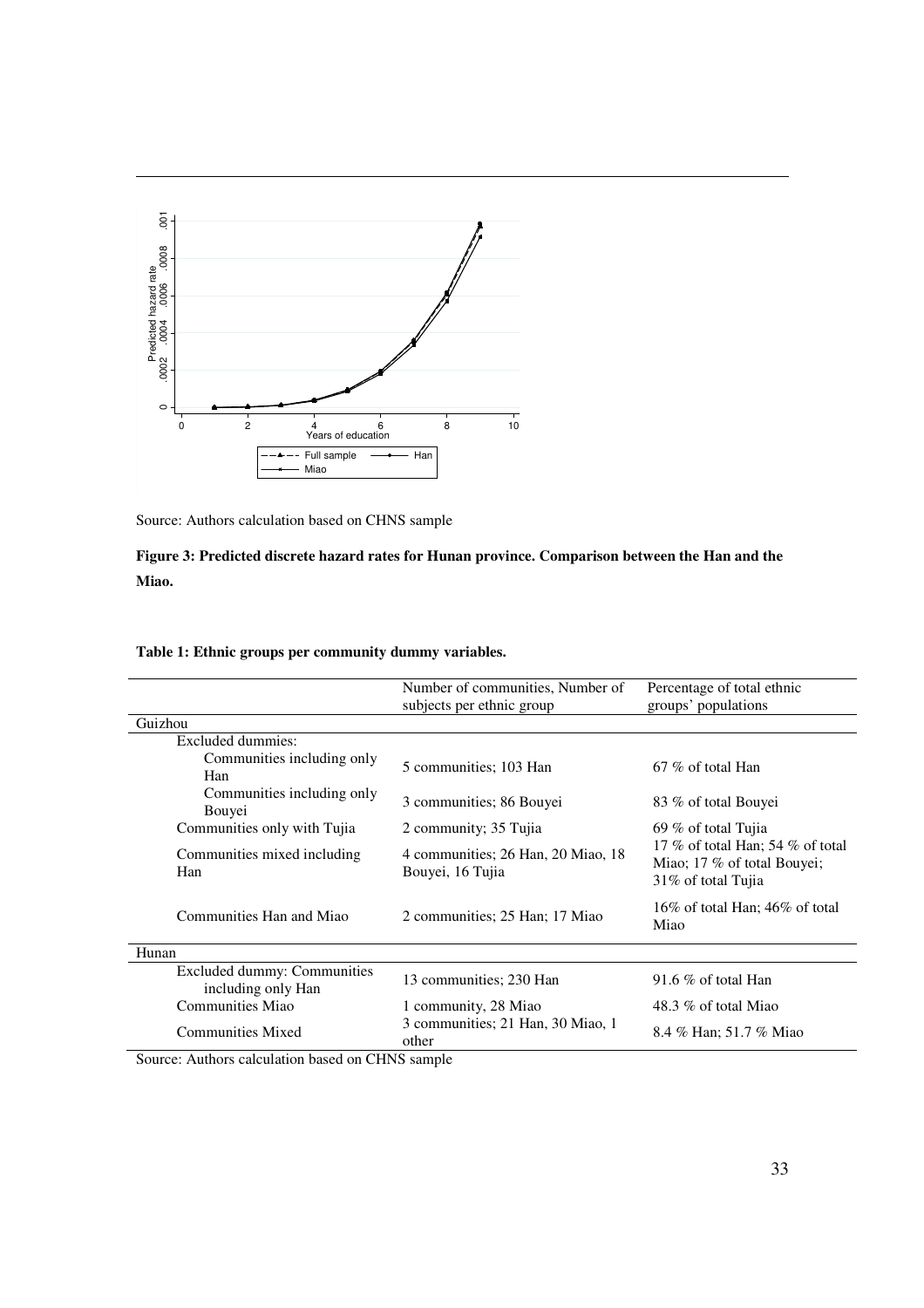| Name of Ethnic Autonomous Area | Time of<br>Founding | Capital              | Area<br>(square<br>km) | Population<br>(thousand) | Proportion of<br><b>Ethnic Minority</b><br>Population in the |
|--------------------------------|---------------------|----------------------|------------------------|--------------------------|--------------------------------------------------------------|
|                                |                     |                      |                        |                          | Total (%)                                                    |
| Autonomous prefectures         |                     |                      |                        |                          |                                                              |
| Hunan Province                 |                     |                      |                        |                          |                                                              |
| Xiangxi Tujia-Miao             | Sept. 20, 1957      | Jishou City          | 15,461                 | 2,655.5                  | 74.59                                                        |
| Guizhou Province               |                     |                      |                        |                          |                                                              |
| Qiandongnan Miao-Dong          | July 23, 1956       | Kaili City           | 30,337                 | 4,193.8                  | 77.10                                                        |
| Qiannan Bouyei-Miao            | Aug. 8, 1956        | Duyun City           | 26,193                 | 3,790.1                  | 55.28                                                        |
| Qianxinan Bouyei-Miao          | May 1, 1982         | Xingyi City          | 16,804                 | 3,016.2                  | 42.94                                                        |
| Autonomous counties            |                     |                      |                        |                          |                                                              |
| Hunan Province                 |                     |                      |                        |                          |                                                              |
| Chengbu Miao                   | Nov. 30, 1956       | <b>Rulin Town</b>    | 2,620                  | 257.2                    | 57.59                                                        |
| Tongdao Dong                   | May 7, 1954         | Shuangjiang Town     | 2,225                  | 221.1                    | 88.50                                                        |
| Jianghua Yao                   | Nov. 25, 1955       | <b>Tuojiang Town</b> | 3,216                  | 458.3                    | 63.97                                                        |
| <b>Xinhuang Dong</b>           | Dec. 5, 1956        | Xinhuang Town        | 1,511                  | 250.5                    | 87.56                                                        |
| Zhijiang Dong                  | Sept. 24, 1987      | Zhijiang Town        | 2,096                  | 356.9                    | 61.25                                                        |
| Jingzhou Miao-Dong             | Sept. 27, 1987      | Quyang Town          | 2,211                  | 260.1                    | 73.00                                                        |
| Mayang Miao                    | April 1, 1990       | Gaocun Town          | 1,561                  | 359.8                    | 77.97                                                        |
| Guizhou province               |                     |                      |                        |                          |                                                              |
| Songtao Miao                   | Dec. 31, 1956       | Liaogao Town         | 2,861                  | 639.9                    | 42.49                                                        |
| Zhenning Bouyei-Miao           | Sept. 11, 1963      | Chengguan Town       | 1,721                  | 334.6                    | 58.61                                                        |
| Ziyun Miao-Bouyei              | Feb. 11, 1966       | Songshan Town        | 2,284                  | 322.4                    | 68.44                                                        |
| Weining Yi-Hui-Miao            | Nov. 11, 1954       | Caohai Town          | 6,296                  | 1,095.9                  | 25.37                                                        |
| Guanling Bouyei-Miao           | Dec. 31, 1981       | Guansuo Town         | 1,468                  | 320.0                    | 58.99                                                        |
| Sandu Shui                     | Jan. 2, 1957        | Sanhe Town           | 2,383                  | 314.7                    | 96.85                                                        |
| <b>Yuping Dong</b>             | Nov. 7, 1984        | Pingxi Town          | 516                    | 136.8                    | 82.70                                                        |
| Daozhen Gelao-Miao             | Nov. 29, 1987       | Yuxi Town            | 2,156                  | 336.6                    | 79.18                                                        |
| Wuchuan Gelao-Miao             | Nov. 26, 1987       | Duru Town            | 2,773                  | 419.3                    | 96.25                                                        |
| Yinjiang Tujia-Miao            | Nov. 20, 1987       | Yinjiang Town        | 1,961                  | 399.4                    | 71.36                                                        |
| Yanhe Tujia                    | Nov. 23, 1987       | Heping Town          | 2,469                  | 558.7                    | 55.74                                                        |

## **Table 2: Ethnic Autonomous Areas in Guizhou and Hunan provinces.**

-

Source: http://www.china.org.cn/e-white/20050301/Appendix.htm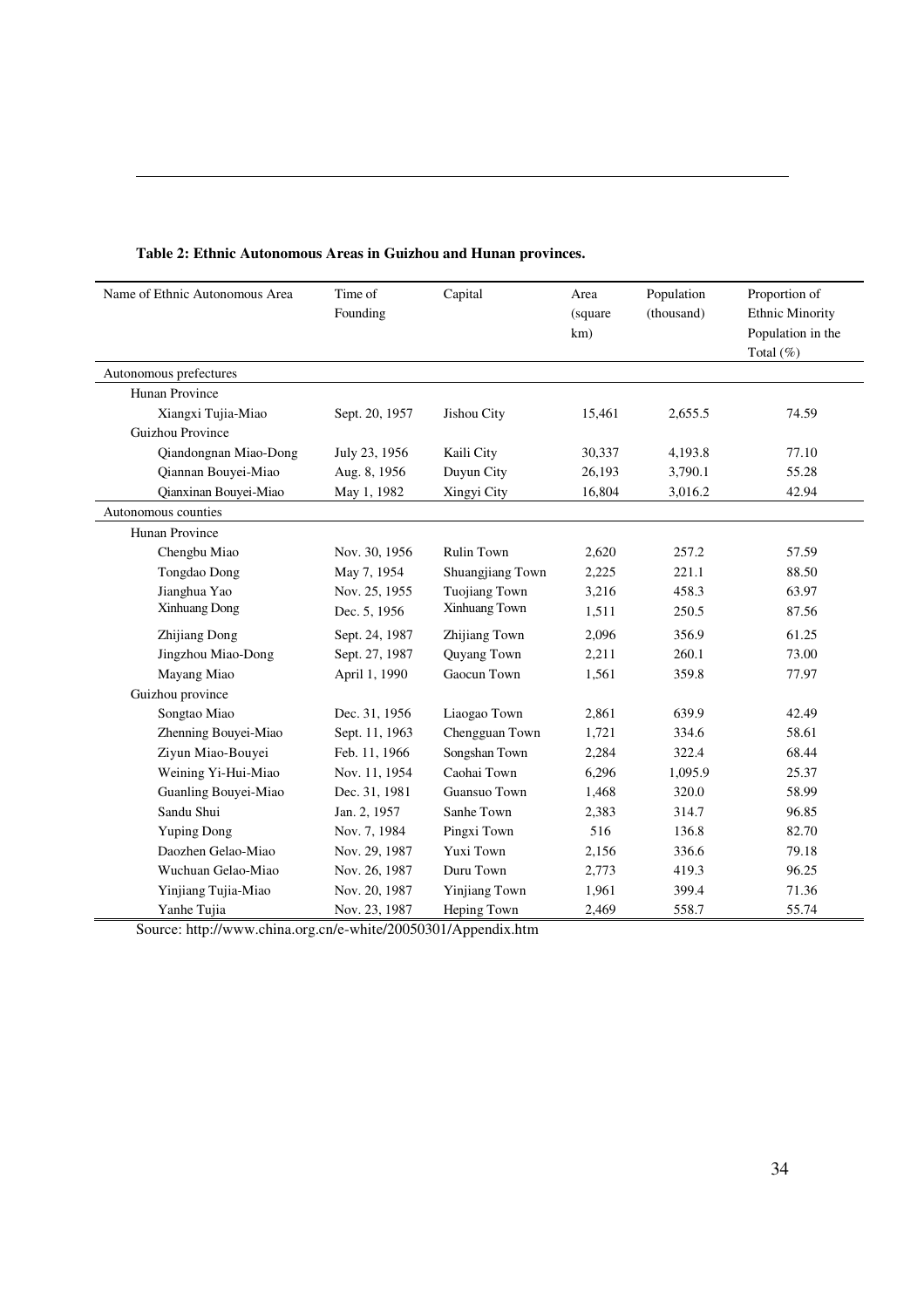| Table 3: Descriptive statistics Guizhou province. |
|---------------------------------------------------|
|---------------------------------------------------|

-

|     |                                                                                                                                                                                                                                |                                                                                                                                                                                     | Tujia            |
|-----|--------------------------------------------------------------------------------------------------------------------------------------------------------------------------------------------------------------------------------|-------------------------------------------------------------------------------------------------------------------------------------------------------------------------------------|------------------|
| 154 | 103                                                                                                                                                                                                                            | 38                                                                                                                                                                                  | 51               |
|     | 12.2171                                                                                                                                                                                                                        | 11.9384                                                                                                                                                                             | 12.2682          |
|     | (2.5356)                                                                                                                                                                                                                       | (2.6864)                                                                                                                                                                            | (2.4894)         |
|     | 50.24                                                                                                                                                                                                                          | 58.22                                                                                                                                                                               | 60.45            |
|     | (50.06)                                                                                                                                                                                                                        | (49.49)                                                                                                                                                                             | (49.01)          |
|     | 6.8488                                                                                                                                                                                                                         | 6.1986                                                                                                                                                                              | 5.6091           |
|     | (2.8192)                                                                                                                                                                                                                       | (3.6191)                                                                                                                                                                            | (2.8878)         |
|     | 4.3732                                                                                                                                                                                                                         | 4.8288                                                                                                                                                                              | 2.4909           |
|     | (3.7338)                                                                                                                                                                                                                       | (3.7972)                                                                                                                                                                            | (3.0855)         |
|     | 11.5146                                                                                                                                                                                                                        | 10.7945                                                                                                                                                                             | 13.0818          |
|     | (9.0002)                                                                                                                                                                                                                       | (8.8738)                                                                                                                                                                            | (10.6429)        |
|     | 7,181.89                                                                                                                                                                                                                       | 6,585.21                                                                                                                                                                            | 4,602.66         |
|     |                                                                                                                                                                                                                                | (5,716.78)                                                                                                                                                                          | (3,538.93)       |
|     | 4.9732                                                                                                                                                                                                                         | 1.3734                                                                                                                                                                              | 1.0004           |
|     | (9.9893)                                                                                                                                                                                                                       | (2.0323)                                                                                                                                                                            | (1.0116)         |
|     | 10.4951                                                                                                                                                                                                                        | 9.8931                                                                                                                                                                              | 8.9318           |
|     | (11.1851)                                                                                                                                                                                                                      | (5.2801)                                                                                                                                                                            | (7.0290)         |
|     | 67.12<br>(20.87)                                                                                                                                                                                                               | 66.14<br>(13.80)                                                                                                                                                                    | 55.37<br>(35.55) |
|     | 346<br>12.3795<br>(2.7401)<br>53.55<br>52.27<br>(49.89)<br>6.6170<br>(2.9560)<br>3.9875<br>(3.6692)<br>13.4659<br>(9.7587)<br>7,254.03<br>(8,234.93)<br>2.3892<br>(5.7741)<br>9.6667<br>(10.4573)<br>57.70<br>50.77<br>(27.75) | 12.6151<br>(2.9312)<br>(49.99)<br>6.9015<br>(2.8194)<br>4.0606<br>(3.6504)<br>15.3970<br>(9.7157)<br>8,335.51<br>(8,092.41)<br>1.4717<br>(1.8846)<br>9.3470<br>(11.7135)<br>(28.69) | (10, 405.72)     |

Source: Authors calculation based on CHNS sample, Incomes are deflated based on the 2006 prices. Figures in parentheses are the standard deviations.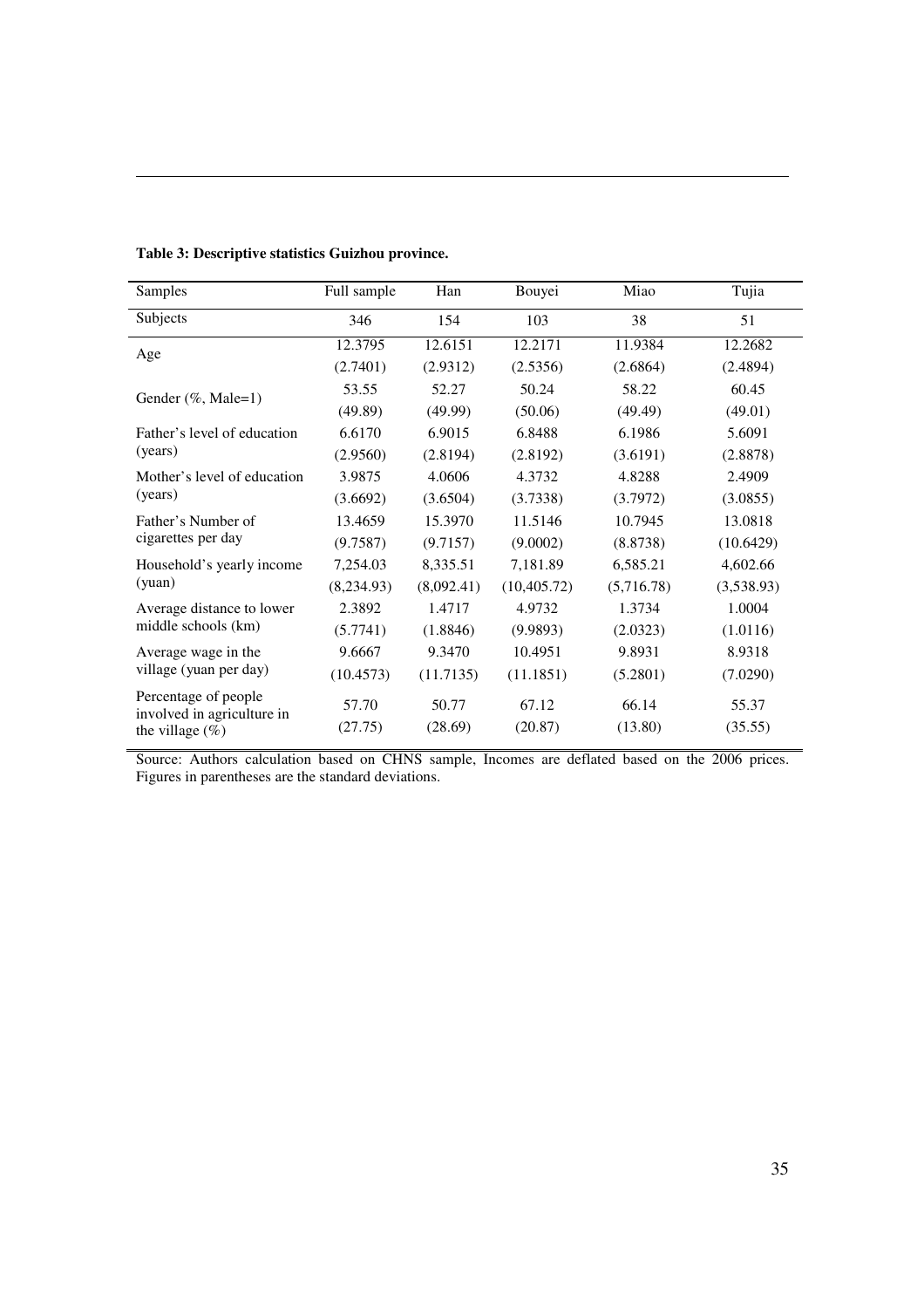-

| Samples                                                                  | Full sample      | Han              | Miao             |
|--------------------------------------------------------------------------|------------------|------------------|------------------|
| Subjects                                                                 | 310              | 251              | 58               |
| Age                                                                      | 12.1496          | 12.1353          | 12.1781          |
|                                                                          | (2.4595)         | (2.6232)         | (2.6232)         |
| Gender $(\%$ , Male=1))                                                  | 50.83            | 48.49            | 63.47            |
|                                                                          | (50.01)          | (50.00)          | (48.26)          |
| Father's level of education                                              | 7.5187           | 7.6972           | 6.6758           |
| (years)                                                                  | (2.5787)         | (2.4620)         | (2.9816)         |
| Mother's level of education                                              | 6.3206           | 6.6991           | 4.6849           |
| (years)                                                                  | (3.1933)         | (3.0640)         | (3.2785)         |
| Father's Number of                                                       | 14.6189          | 14.7770          | 14.0639          |
| cigarettes per day                                                       | (11.4703)        | (11.8299)        | (9.6567)         |
| Household's yearly income                                                | 8,034.164        | 8,647.785        | 5,452.74         |
| (vuan)                                                                   | (9,144.846)      | (9,700.97)       | (5,762.80)       |
| Average distance to lower                                                | 0.8968           | 0.8748           | 0.8776           |
| middle schools (km)                                                      | (1.2084)         | (1.0955)         | (1.5328)         |
| Average wage in the                                                      | 9.5807           | 9.6387           | 9.5479           |
| village (yuan per day)                                                   | (7.9536)         | (8.5240)         | (4.5897)         |
| Percentage of people<br>involved in agriculture in<br>the village $(\%)$ | 58.89<br>(30.87) | 57.85<br>(31.03) | 62.68<br>(29.97) |
|                                                                          |                  |                  |                  |

Source: Authors calculation based on CHNS sample, Incomes are deflated based on the 2006 prices. Figures in parentheses are the standard deviations.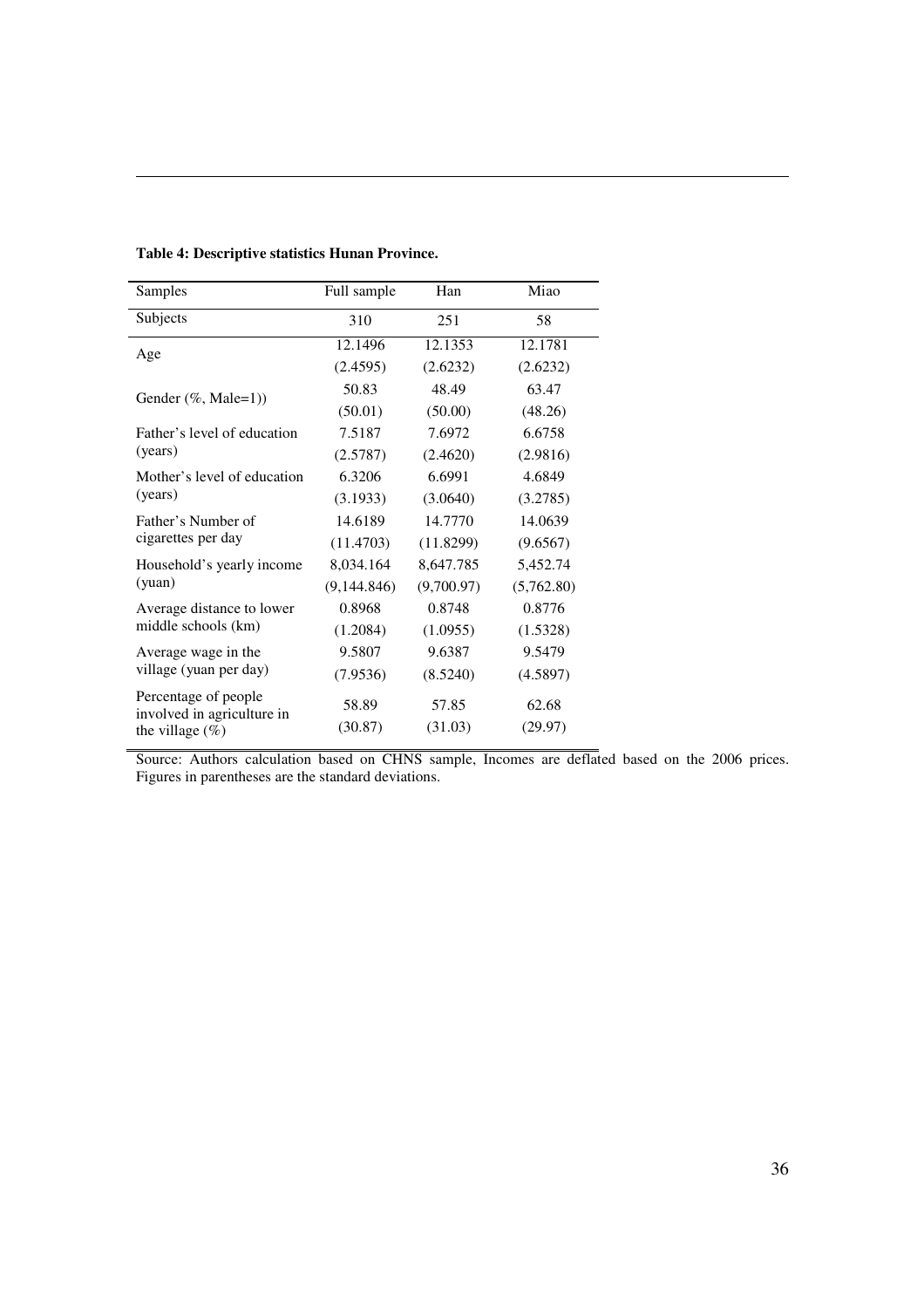|                                           | Without control<br>for frailty | With control for frailty |                       |                        |                          |
|-------------------------------------------|--------------------------------|--------------------------|-----------------------|------------------------|--------------------------|
|                                           | (1)                            | (2)                      | (3)                   | (4)                    | (5)                      |
| Ln(education)                             | $1.7090$ ***                   | $3.9640$ ***             | $3.9450$ ***          | 3.8463 ***             | 3.7924 ***               |
|                                           | (0.4939)                       | (0.9327)                 | (0.9475)              | (0.8853)               | (0.8964)                 |
| Bouyei                                    | 0.0169                         | $-0.2180$                | $-0.1471$             | $-0.1006$              | $-0.0119$                |
|                                           | (0.2359)                       | (0.3849)                 | (0.4088)              | (0.3430)               | (0.3654)                 |
| Miao                                      | $-0.6523$                      | $-1.0451*$               | $-1.0698$             | $-0.7555$              | $-0.8285$                |
|                                           | (0.3997)                       | (0.6231)                 | (0.7121)              | (0.5650)               | (0.6274)                 |
| Tujia                                     | 0.3414                         | $-0.0345$                | 0.0204                | 0.0749                 | 0.1491                   |
|                                           | (0.2556)                       | (0.4177)                 | (0.4382)              | (0.3820)               | (0.3990)                 |
| Labor market characteristics              |                                |                          |                       |                        |                          |
| % people working in agriculture           | 0.0064                         | 0.0101                   | 0.0090                | $0.0135**$             | $0.0130**$               |
|                                           | (0.0042)                       | (0.0064)                 | (0.0069)              | (0.0061)               | (0.0065)                 |
| Village average wage (yuan per            | $-0.0099$                      | 0.0060                   | 0.0075                | 0.0043                 | 0.0057                   |
| day)                                      | (0.0141)                       | (0.0138)                 | (0.0140)              | (0.0141)               | (0.0142)                 |
| Distance to junior high school            | 0.0161                         | $-0.0121$                | $-0.0118$             | $-0.0137$              | $-0.0127$                |
|                                           | (0.0143)                       | (0.0231)                 | (0.0228)              | (0.0241)               | (0.0234)                 |
| Household characteristics                 |                                |                          |                       |                        |                          |
| Mother's education (years)                | $-0.1627$ ***                  | $-0.2480$ ***            | $-0.2582$ ***         | $-0.2297$ ***          | $-0.2414$ ***            |
|                                           | (0.0356)                       | (0.0753)                 | (0.0860)              | (0.0656)               | (0.0705)                 |
| Father's education (years)                | $-0.0837**$                    | $-0.1684$ ***            | $-0.1669$ **          | $-0.1589$ ***          | $-0.1551$ ***            |
|                                           | (0.0369)                       | (0.0646)                 | (0.0682)              | (0.0607)               | (0.0631)                 |
| Father's cigarette consumption            | 0.0143                         | 0.0220                   | 0.0211                | $0.0216$ **            | 0.0207                   |
| (unit)                                    | (0.0095)                       | (0.0140)                 | (0.0148)              | (0.0131)               | (0.0137)                 |
| Log Household's income (yuan<br>per year) |                                |                          |                       | $0.3971**$<br>(0.1895) | $0.4150$ ***<br>(0.1960) |
| Controls                                  |                                |                          |                       |                        |                          |
| Age                                       | $0.3604$ ***                   | $0.4401$ ***             | $0.4566**$            | $0.3529$ ***           | $0.3683$ ***             |
|                                           | (0.0564)                       | (0.1495)                 | (0.1840)              | (0.1218)               | (0.1367)                 |
| Gender (0 if female)                      | $0.6983$ ***                   | $0.5813*$                | $0.5930*$             | $0.5520**$             | $0.5578**$               |
|                                           | (0.1901)                       | (0.3085)                 | (0.3143)              | (0.2817)               | (0.2864)                 |
| Communities mixed with Han                |                                |                          | $-0.0930$<br>(0.4106) |                        | $-0.0036$<br>(0.3826)    |
| Communities Han Miao                      |                                |                          | 0.2854<br>(0.5901)    |                        | 0.3844<br>(0.5137)       |
| Model diagnostic                          |                                |                          |                       |                        |                          |
| Ho: all parms except const=0              |                                | $-206.76$                | $-206-56$             | $-202.40$              | $-202.09$                |
| Likelihood ratio                          |                                | 0.000                    | 0.000                 | 0.000                  | 0.000                    |
| P-value<br>Ho: Variance of frailty=0      |                                | 173.71                   | 171.10                | 158.69                 | 158.01                   |
| LR-statistic<br>P-value                   |                                | 0.000                    | 0.000                 | 0.000                  | 0.000                    |
| Observations/state changes                | 1436/140                       | 1436/140                 | 1436/140              | 1426/137               | 1426/137                 |

# **Table 5: Factors influencing the probability to drop out before nine years of compulsory education. Estimations for Guizhou province.**

-

Source: Authors calculation based on CHNS sample. Period 1991-2006. Children living with their parents. Coefficients reported, standard errors in parenthesis. \*\*\* significant at p<0.01; \*\* p<0.05; \*p<0.1. Dummies for time periods are included. The year is taken as reference. Income inflated to 2006 prices.